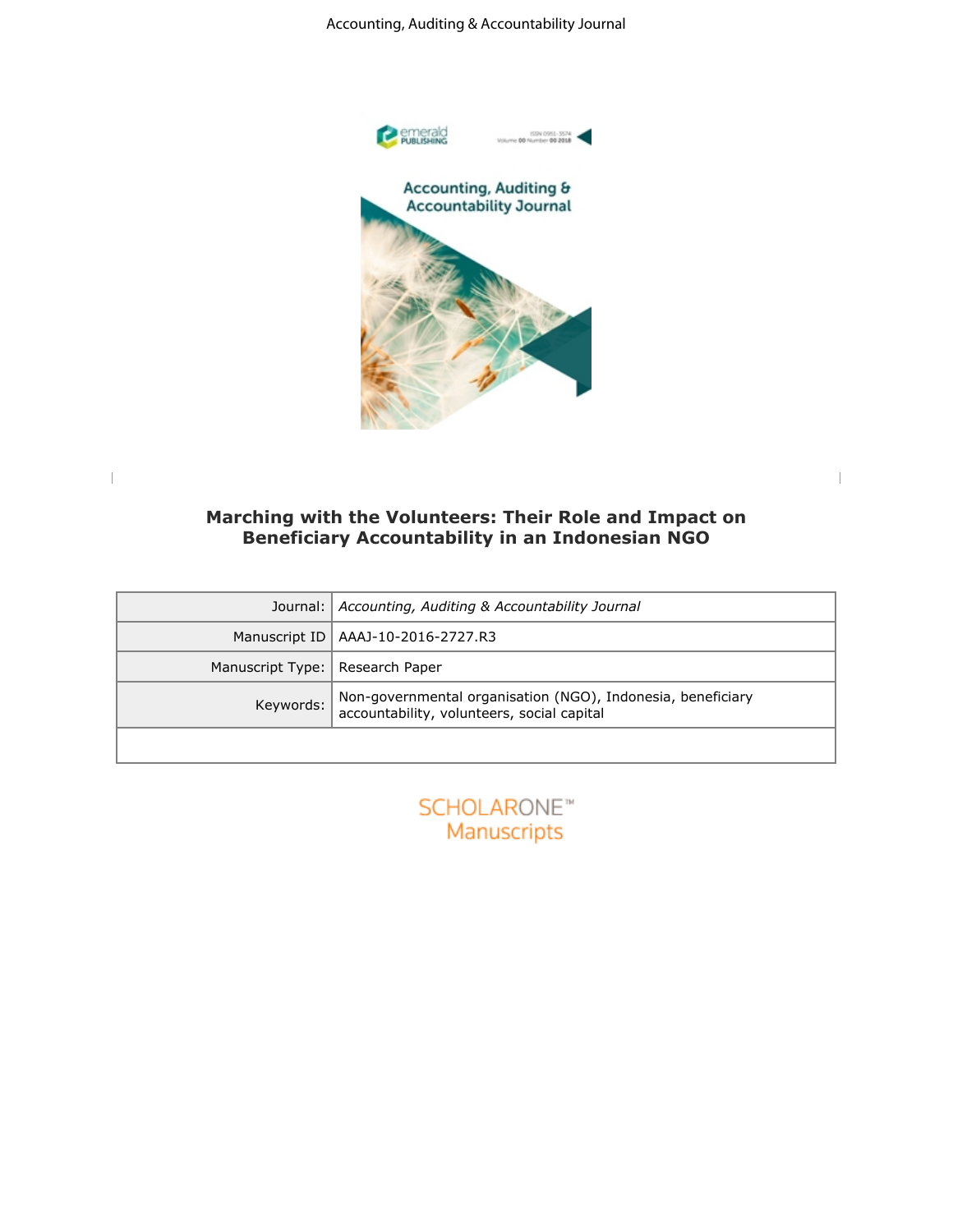23

# **Marching with the Volunteers: Their Role and Impact on Beneficiary Accountability in an Indonesian NGO**

## **ABSTRACT**

**Purpose** – The main purpose of this paper is to examine the role of volunteers and its impact on related accountability practices towards beneficiaries by a large humanitarian Non-Governmental Organisation (NGO) in Indonesia.

**Design/methodology/approach** – We have adopted a qualitative case study design. Our empirical evidence comes from rich fieldwork carried out in an Indonesian NGO. We have collected the evidence mainly via 46 interviews and five focus groups.

**Findings** – We have found that our case NGO drew heavily on the social and cultural capitals of volunteers in the process of serving its beneficiaries, which in turn facilitated the enhancement of its accountability to the beneficiaries. We have also found that volunteers play a bridging role to reduce the distance between NGOs and beneficiaries. 18 19 20 21 22

Accounting states of the **Markov Controlling Schemesters:**<br> **Accounting with the Volunteers:**<br> **Accounting with the Volunteers:**<br> **Account Account Account Schemesters** Account Schemester Accountability in an Indonesian NG **Implications –** For NGO managers this study provides necessary empirical evidence on the positive role played by the volunteers in the development and operationalisation of accountability to the beneficiaries. In our case, beneficiary accountability is enhanced by the social conduct and practices performed by the NGO's numerous volunteers. Beneficiary accountability is of significant concern to the policy makers too. This study shows that volunteers and NGO can work in a reciprocal relationship where social and cultural capital can be mobilised to each other's advantage. To facilitate beneficiary accountability, NGOs can draw on the socio-cultural capitals held by the volunteers who appear to share the same norms and expectations with the beneficiaries. This process can also lead to the building of social and cultural capital by the volunteers themselves as they achieve great satisfaction and gain valuable experience in this process that could lead to greater satisfaction in their spiritual and material lives. 24 25 26 27 28 29 30 31 32 33 34 35

**Originality** – We extend the previous literature on beneficiary accountability by highlighting the underresearched role of volunteers in such accountability practices. In this paper, we first discuss the facilitating role of volunteers in enhancing NGOs' accountability towards beneficiaries. We then proceed to illustrate this empirically. In addition, we argue that although Bourdieusian concepts like field and capital have been widely used in the analysis of various organisational practices the concept of habitus received limited attention particularly from the context of developing countries. We undertake an examination of the habitus of volunteers in our Indonesian case organisation and explore their linkages with the field and associated capitals. 36 37 38 39 40 41 42 43 44 45

## **Paper Type -** Research paper

**Keywords -** *Non-governmental organisation (NGO), Indonesia, beneficiary accountability, volunteers, habitus, social capital*

## **1. Introduction**

The main purpose of this paper is to examine the role of volunteers and its impact on related beneficiary accountability practices in a large humanitarian Non-Governmental Organisation (NGO) in Indonesia. By pursuing this objective, we aim to contribute to the conversations on beneficiary accountability within the NGO accountability literature. Within this literature one of the main concerns is related to the privileging of upward accountability to powerful stakeholders like donors over downward accountability to the beneficiaries by the NGOs (Agyemang, O'Dwyer, Unerman, & Awumbila, 2017; 55 56 57 58 59 60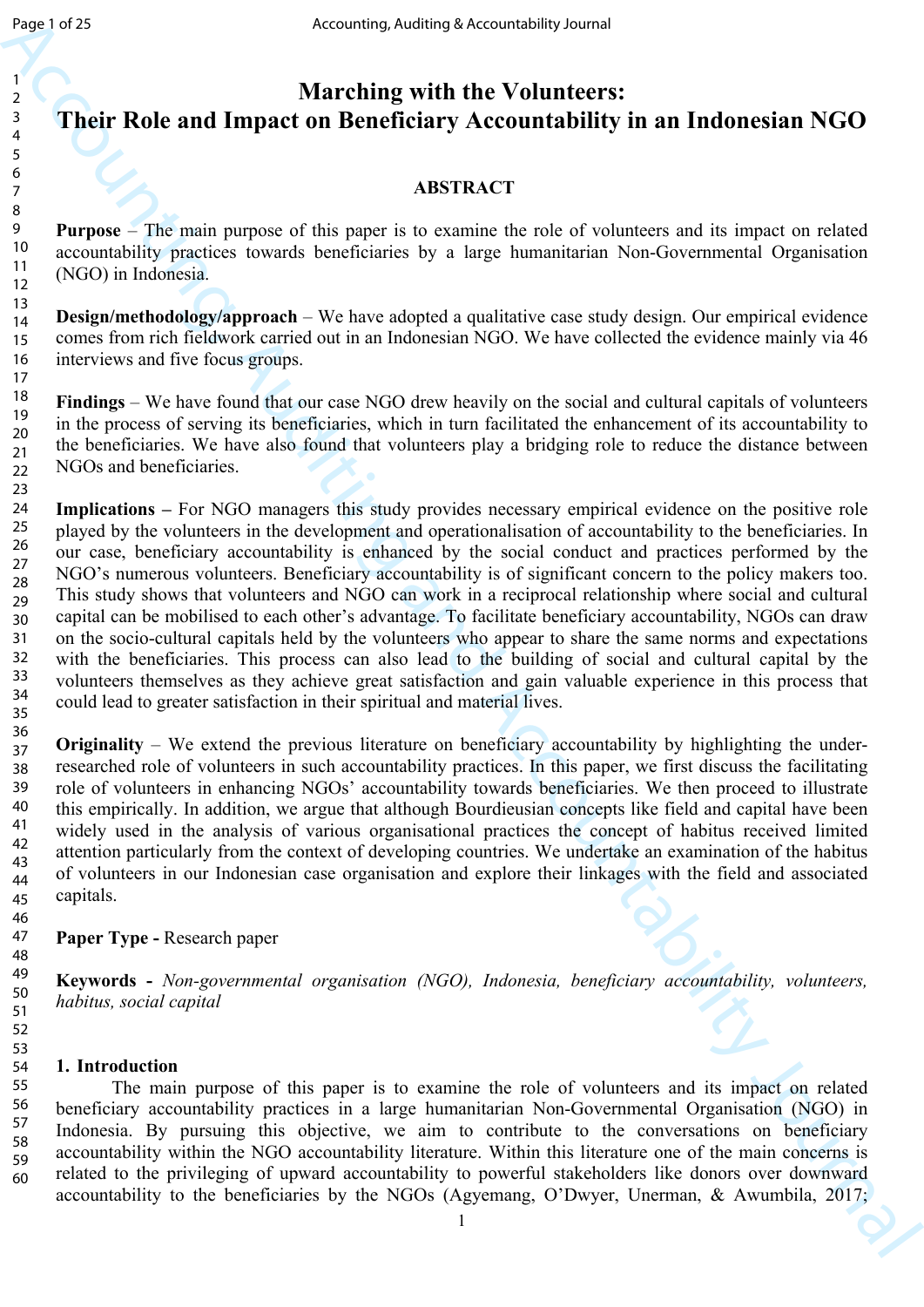Ebrahim, 2003; O'Dwyer & Unerman, 2007, 2008; O'Leary, 2017). These concerns have led to a growing realisation among the NGO practitioners, policymakers and scholars that beneficiaries, as one of the most significant stakeholders of NGOs, ought to be at the centre of any accountability related analysis (Hall & O'Dwyer, 2017; O'Leary, 2017). In our opinion, beneficiaries should be treated as the raison d'être of NGOs.

58

In this paper, beneficiary accountability refers to the discharge of NGOs' downward accountability towards their beneficiaries. Accountability, in general, is often conceptualised as a procedural notion associated with formalised administrative practices or relations. However, moving away from such narrower conceptualisation of accountability a growing strand of research reveals that 'socialising forms of accountability' (Roberts, 1991) evolve in line with the existing systems of social, political and cultural structures. We seek to understand beneficiary accountability in its socialising and informal form within the case NGO's programmes and processes. In this study, the nature of beneficiary accountability is examined from the words and experiences of the case NGO's executives, beneficiaries and volunteers. 12 13 14

Accounting sketch of Accounting in the state of Accounting Is a real of the state of Accounting Is a real of Accounting the state of Accounts and Accountability and Accountability of Accounts and Accounts are also the sta We are particularly interested in examining the role played by the volunteers to facilitate the case NGO's accountability towards its beneficiaries. Following Bourdieu (1985), we pay particular attention to aspects, such as the 'habitus' of the volunteers involved in our case, their 'social' and 'cultural' capitals in the 'field of volunteering' to elaborate on the 'socialising' dimension of accountability to beneficiaries. We want to highlight how 'habitus' of actors along with 'capital' and 'field' conditions lead to volunteering and accountability practices in the field. In the existing literature, social and symbolic exchanges among volunteers, and between volunteers and beneficiaries are proposed to form enabling factors for the development of NGO accountability (O'Brien & Tooley, 2013; Wellens & Jegers, 2014). However, many of the studies concerned with the role of volunteers are based in industrially developed countries (e.g. Cordery, Proctor-Thomson, & Smith, 2011). We suggest that there is a scope to expand the volunteering and NGO accountability research agenda into the developing countries where NGOs often conduct most of their programmes. In this respect, a Bourdieusian lens will help to analyse the NGO's volunteering practices and especially those that enable beneficiary accountability. We argue that NGOs' beneficiary accountability practices can be enhanced and facilitated by tapping into their volunteer base and their habitus, including a socio-cultural portfolio of capitals held by the volunteers. 15 16 17 18 19 20 21 22 23 24 25 26 27 28 29 30 31

The contributions of our research are two-fold. First, we extend prior studies on beneficiary accountability (see Agyemang et al., 2017; Avina, 1993; Ebrahim, 2016; Edwards & Hulme, 1996; Knutsen & Brower, 2010; O'Leary, 2017; Taylor, Tharapos, & Sidaway, 2014) by highlighting the under-researched role of volunteers in such accountability practices. In this paper, we first discuss the facilitating role of volunteers in enhancing NGOs' accountability towards beneficiaries. We then proceed to illustrate this empirically through focus groups and interviews with beneficiaries, volunteers, NGO executives and other relevant stakeholders of our case organisation in Indonesia. Second, following Emirbayer and Johnson (2008) we argue that although Bourdieusian concepts like 'field' and 'capital' have been widely used in the analysis of various organisational practices the concept of 'habitus' received limited attention particularly from the context of developing countries. We undertake an examination of habitus of the volunteers in our Indonesian case organisation and explore their linkages with the field and associated capitals.<sup>1</sup> 32 33 34 35 36 37 38 39 40 41 42 43 44

Our study has focused on a large Indonesian NGO for three reasons. First, considering Indonesia's location within the world's most active seismic region, the Pacific Ring of Fire, the country is exposed to a high risk of natural disasters such as earthquakes and volcanic eruptions. As the region is prone to major natural disasters, numerous NGOs working along with the Indonesian government are expected to build infrastructure, humanitarian and aid programmes, and deliver good quality services where disaster hits. The value of their work to the Indonesian society is significant. NGOs actively seek greater engagement of their volunteers to deliver such programmes and serve the disaster hit beneficiaries. Second, in our study, we demonstrate that beneficiary accountability is a notion embedded in the social structures found in the context of our case and it is empirically evidenced in the practices formed to deliver the NGO programmes. We observe that when beneficiary accountability is operationalised with the engagement of volunteers, it is very likely to reflect the NGOs and their volunteers' 'habitus' that includes prominent worldviews characterising 45 46 47 48 49 50 51 52 53 54 55 56 57

<sup>1</sup> We would like to thank Referee 2 for his/her encouragement to articulate this valuable contribution. We did not pay attention to this contribution in our original version of the manuscript. We do it now in the revised manuscript. 59 60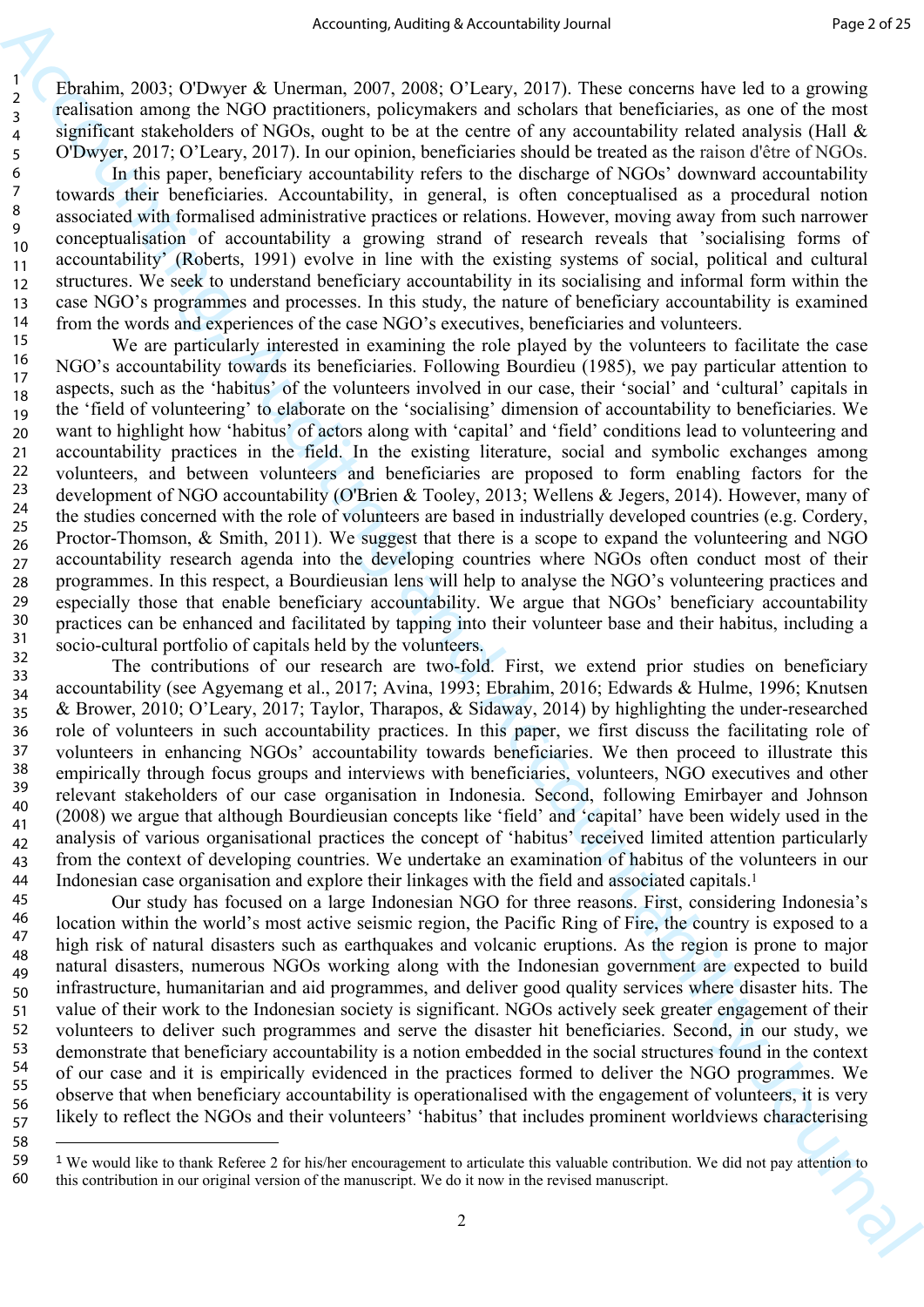the Indonesian socio-cultural fabric. Among other aspects, for instance, we find that the majority of the volunteers embody norms found in Islamic doctrines around the commitment to 'humanity' along with the very Indonesian sociocultural ethic of *gotong-royong* (mutual assistance or working together to achieve collective goals). The beneficiaries experience the NGOs' accountability practices in the translation of these 'habitus' embedded norms in their regular interaction with the volunteers. Prior studies note that religious affiliations potentially influence NGOs' discharge of beneficiary accountability (Abdul-Rahman & Goddard, 1998; Goddard & Assad, 2006; Jayasinghe & Soobaroyen, 2009). Third, the research team included a lead researcher with a native Indonesian background that enabled her to build trust and initiate networking with the case NGO that allowed her to conduct interviews in Bahasa Indonesia. Comprehensive research access to the case organisation and their relevant stakeholders were crucial for the successful fieldwork undertaken in this study.

The remainder of the paper is structured as follows. The next section reviews the literature on volunteering and beneficiary accountability. Based on Bourdieu's work, section three introduces the theoretical constructs that inform this study. Then a discussion of the methodological considerations leads to the main observations and findings of the study, showing how volunteers can facilitate beneficiary accountability. Further discussions on our empirical and theoretical observations together with some concluding remarks are provided in the final section.

#### **2. Volunteering, NGOs and their Accountability towards Beneficiaries**

There are different types of NGOs. According to Unerman and O'Dwyer (2006), broadly there are two types of NGOs – welfare provision and advocacy/campaigning NGOs. Welfare NGOs (for example, Oxfam) are mainly focused on the provision of welfare services aimed at disadvantaged segments of the society. Many of them operate in developing countries and can be national or international in nature. Advocacy/campaigning NGOs (for example, Amnesty International) are mainly engaged in campaigning or advocacy around a particular concern or issue which can include, inter alia, human rights, environmental protection etc. Finally, there could be hybrid NGOs which contains features of both types of NGOs outlined above. Our case NGO belongs to the first category of NGOs and mainly operates in Indonesia providing humanitarian services. They mobilise a significant volunteer base to deliver its services to the beneficiaries.

Angul VA Accounting And the animal scheme of the space of the particle is the main of the space of the space of the space of the space of the space of the space of the space of the space of the space of the space of the s Volunteers often play an important role in enhancing and facilitating services provided by the NGOs to the beneficiaries. According to Snyder and Omoto (2008, p.3), volunteering can be defined as "freely chosen and deliberate helping activities that extend over time, are engaged in without expectation of reward or other compensation and often through formal organisations, and that are performed on behalf of causes or individuals who desire assistance." Despite no expectation of material rewards, volunteering activities may facilitate volunteers to achieve self-efficacy, self-esteem, supportive relationship and social recognition (Wilson, 2012). Volunteers are motivated by their pro-social attitudes and their desire to serve "others" (Shantz, Saksida, & Alfes, 2014). Underlying this pro-social attitude is the volunteers' desire to work with the beneficiaries as closely as possible. Thus, they can play an important role to bring the beneficiaries closer by narrowing the gap between donors, NGOs and the often distant beneficiaries who might be located in the remote parts of a country (Kinsbergen, Tolsma, & Ruiter, 2013).

In the NGO context, volunteers who have a high level of informal but close contact with the beneficiaries can achieve more effective communication with them (O'Brien & Tooley, 2013). This informal type of interaction, according to Gray, Bebbington, and Collison (2006) can be considered as an essential means of accountability of NGOs to their beneficiaries at the grassroots level. An empirical study has found that local participation via volunteers enables the better empowerment of beneficiaries (Dixon & McGregor, 2011). Wilson and Musick (1997) noted that volunteering enables effective utilisation of different types of capital held by them which includes human, social and cultural capitals. By tapping into the capital base of the volunteers, NGOs can achieve better accountability towards their beneficiaries. 54 55 56

NGO accountability is multidimensional in nature (Unerman & O'Dwyer, 2006) and increasingly is demanded to meet claims from NGOs' multiple stakeholders (Lehman, 2007), both upward (e.g., donors and 57 58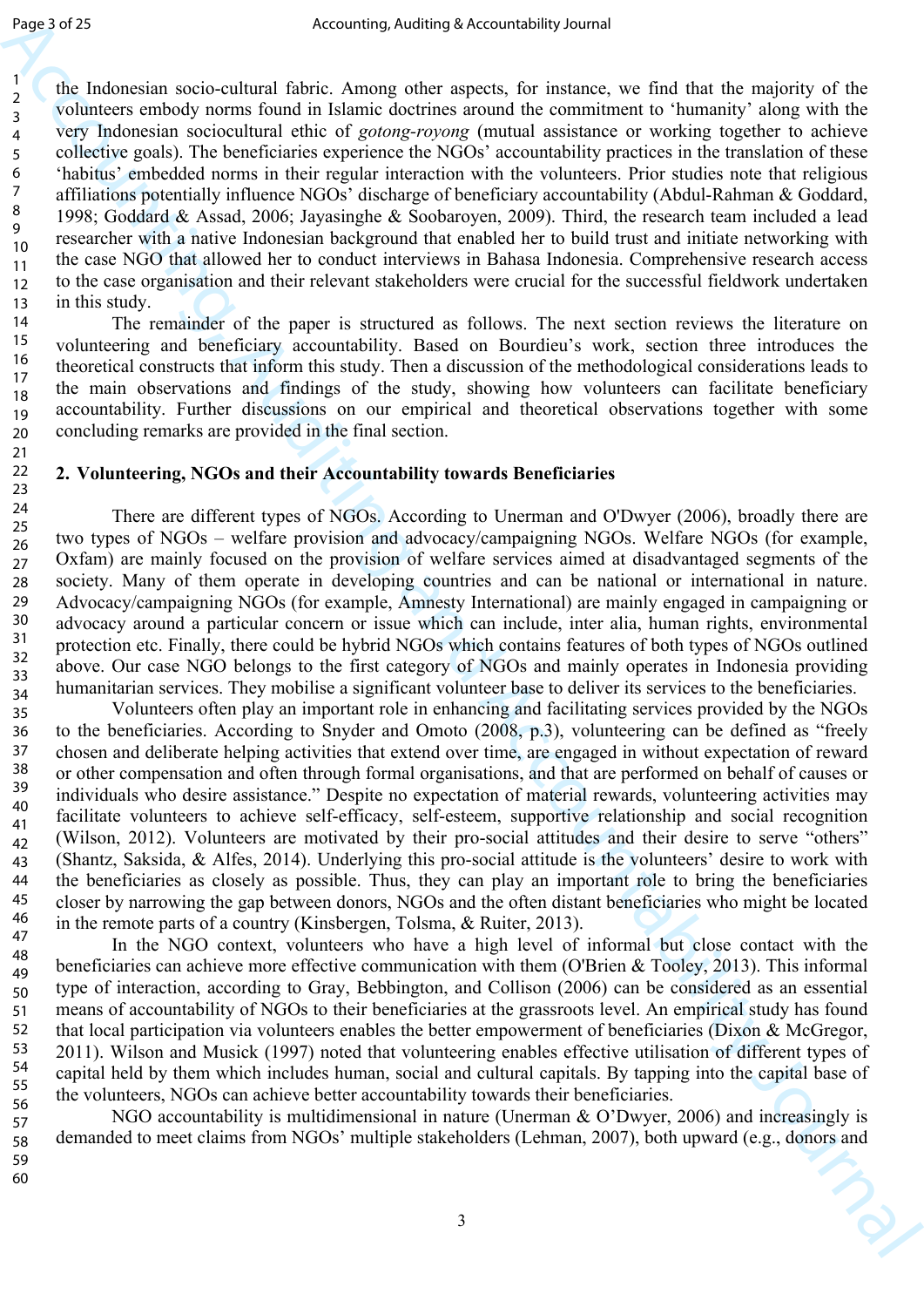governments) and downward levels (e.g., partners, beneficiaries, and staff) (Edwards & Hulme, 1996).2 In this paper, we are primarily interested in NGOs' downward accountability towards beneficiaries given the significance and the attention it has attracted from NGO practitioners, policymakers and scholars.

Some scholars argue that accountability has been interpreted as a legitimising mechanism which reports organisational activities in passive and objective manners (Roberts, 1991; Schweiker, 1993; Shearer, 2002). In this sense, accountability, in general, is frequently linked to the notion of an act of account-giving (Mulgan, 2000; Roberts & Scapens, 1985). It is often conceptualised as a procedural notion with formalised administrative practices (Sinclair, 1995; Walker, 2016). However, there is a growing strand of research detailing how 'socialising forms of accountability' (Roberts, 1991) evolve in line with existing systems of social, political and cultural communications. This perspective notes that accountability reflects not only an informal aspect but also a moral order of social practices to fulfil a specified promise involving the reciprocal rights and obligations of the interacting actors (Brown & Moore, 2001; O'Leary, 2017; Schweiker, 1993; Shearer, 2002). Further, some authors note that beneficiary accountability is largely classified as a legitimising tool (Goddard & Assad, 2006) while others (O'Dwyer & Boomsma, 2015; O'Leary, 2017) suggest that beneficiary accountability can be more effective in its socialising form. The various opinions reflect that the concept of beneficiary accountability remains ill-defined (O'Dwyer & Unerman, 2007) and require more exploration. 10 11 12 13 14 15 16 17 18 19 20

Prior studies have addressed the conceptual mechanisms of discharging beneficiary accountability by NGOs. Edwards and Hulme (1996) identify that NGOs tend to conduct it in informal ways, through ongoing communication, termed by Knutsen and Brower (2010) as 'expressive accountability'. Through these mechanisms, NGOs aim to focus more on long-term (strategic) orientation, as they want to ensure that what they do is benefiting beneficiaries (Avina, 1993). Moreover, it is argued that beneficiary accountability can be discharged through the mechanisms of participation (Ebrahim, 2016; Wellens & Jegers, 2011; Wellens & Jegers, 2014). As a suggestion for research agenda on beneficiary accountability, Boomsma and O'Dwyer (2014) draw attention to further the discussion on the operationalisation of beneficiary accountability in a local context. They suggest that discharging beneficiary accountability potentially leads to the effective empowerment of beneficiaries. Nevertheless, recent studies on beneficiary accountability are mainly focused on establishing procedures to assess local NGO effectiveness, instead of highlighting accountability from local NGOs towards beneficiaries (Unerman & O'Dwyer, 2010). 21 22 23 24 25 26 27 28 29 30 31 32 33 34

Accounting sketch in  $\mu$  and the sketch in the sketch in the sketch in the sketch in the sketch in the sketch in the sketch in the sketch in the sketch in the sketch in the sketch in the sketch in the sketch in the sketc A number of studies have focused on how, when, and why beneficiary accountability is discharged by various local NGOs. Awio, Northcott, and Lawrence (2011) examine *how* accountability is discharged by small, grassroots NGOs to the communities they serve. They find from their case study of a small Ugandan NGO that to meet the needs of beneficiaries, NGO needs to discharge effective accountability to both their upward stakeholders (through formal financial reporting) and downward stakeholders (through simple, transparent and trustable interactions, as well as high community involvement in public services). In other national settings, Uddin and Belal (2013) examine *when* beneficiary accountability can be achieved more effectively in a large Bangladeshi NGO. They found that beneficiary accountability was better in donorfunded projects as compared to the projects self-funded by the NGOs with no donor intervention. Their study highlights that donor intervention might complement or enhance NGO's accountability towards its beneficiaries. With two case studies of development projects in rural villages in India, O'Leary (2017) reveals *why* NGOs discharge their beneficiary accountability, that is due to the desire to fulfil their promises and self-determination that are indicative of the rights-based approach. Different from the traditional needsbased approach, rights-based approach views beneficiaries as 'rights claimers', rather than merely aid recipients, in development initiatives. 35 36 37 38 39 40 41 42 43 44 45 46 47 48 49 50 51

The above discussion suggests that little is known about the ways that beneficiary accountability is operationalised. Operationalising beneficiary accountability is perceived as inordinately difficult due to several reasons. First, when beneficiary accountability is perceived instrumentally, using the principal-agent perspective, it seems to be less relevant and 'should not be conceptualised as part of an accountability typology' (Taylor et al., 2014, p.650) as its discharge seemed to be mainly dedicated to attracting more 52 53 54 55 56 57

58

<sup>&</sup>lt;sup>2</sup> Christensen and Ebrahim (2006) term accountability that is discharged by the NGOs to their employees with the notion of lateral accountability. 59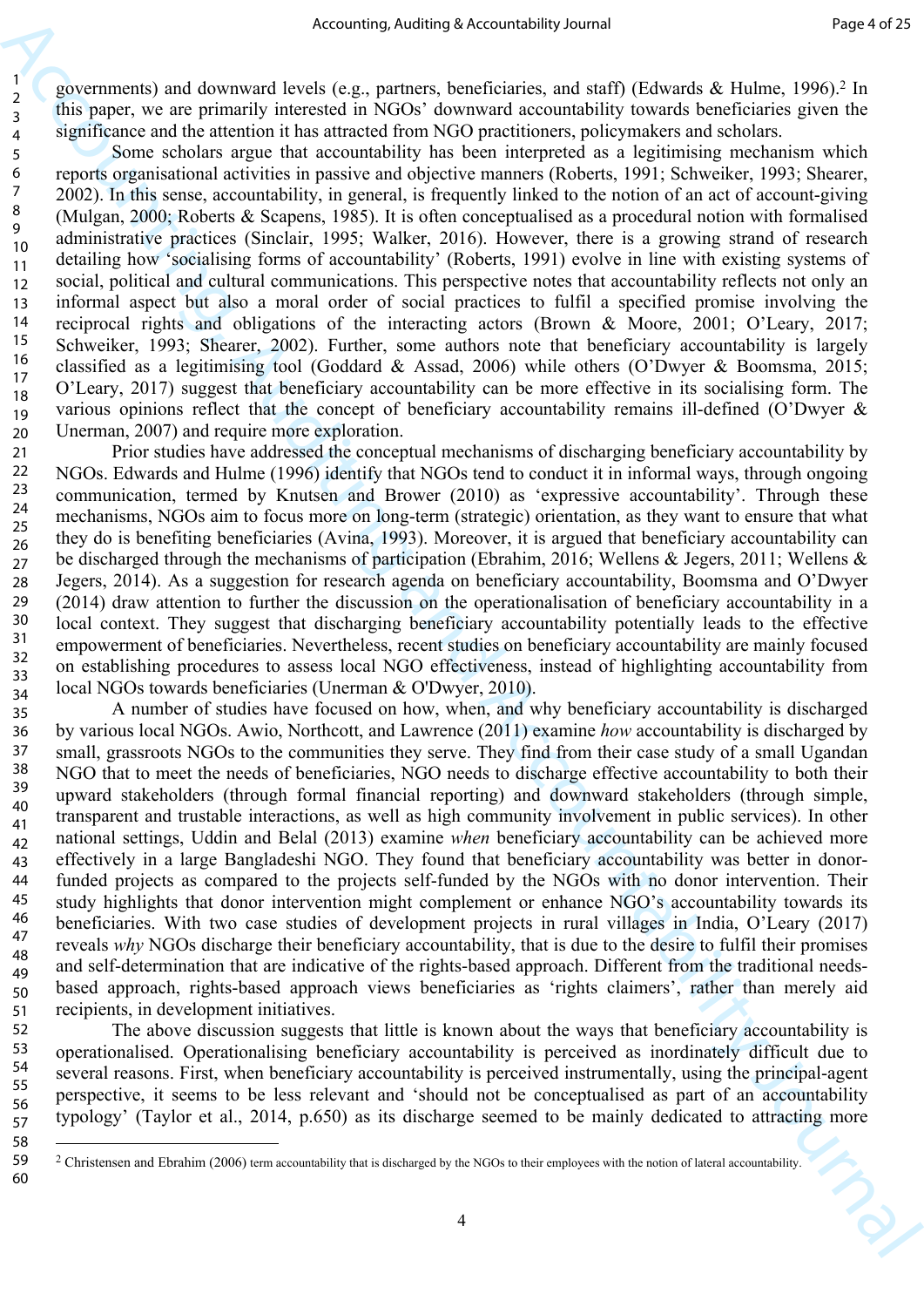31 32

58

funding from donors. Second, there are common perceptions among NGO practitioners that beneficiary accountability is time-consuming, expensive, less demanded and less measurable (Dixon & McGregor, 2011; Dixon, Ritchi, & Siwale, 2006; Ebrahim, 2003; O'Dwyer & Unerman, 2008). Third, there is an unclear mechanism of how NGOs should discharge such accountability (Boomsma & O'Dwyer, 2014; Najam, 1996). We introduce the notion of volunteering in the NGO accountability literature and highlight its potential role in enhancing NGOs' accountability towards beneficiaries. It is particularly important in a local setting where volunteers and beneficiaries share the similar social and cultural norms. In this way, we contribute to the literature on NGOs' accountability towards beneficiaries by highlighting the role of volunteers.

## **3. Theoretical framework**

Angular Capital Accounting sharing Accountability Londer<br>
2. Second their are common presented and account of Northeast Capital Research and the second and the second and the second and the second and the second and the s This study draws on Pierre Bourdieu's practice theory which argues that the value of social relations and practices in a particular field is based on several 'forms of capital' which include economic, social and cultural resources (Bourdieu, 1977, 1985). Bourdieu (1985) suggests that it is impossible 'to account' for the structure and functioning of the social world unless we study capital in 'all of its forms'. In this perspective, social actors accumulate capital in various forms, by channelling their social energy in the 'fields' of structured social relations (Malsch, Gendron, & Grazzini, 2011). Such relations are structured by rules and logics that bind the actions of social actors, while social actors also have the capacity to make choices and decide on their course of action. These relations, then, support social actors to sustain a socially constructed way of life ('habitus') (Emirbayer & Johnson, 2008; Pret, Shaw, & Dodd, 2015). Field, capital, and habitus are notions that should be considered together when studying social practices in their context. Social actors develop a range of possible strategies of action that inform practices in their field (Emirbayer & Johnson, 2008; Pret et al., 2015). In our study, these three constructs of Bourdieu are equally relevant in analysing and delivering insightful observations of the ways beneficiary accountability is facilitated through the work of NGO volunteers (See Figure 1). 14 15 16 17 18 19 20 21 22 23 24 25 26 27 28 29 30

## **Insert Figure 1 here**

We view volunteering as a '*field'* or place for conducting social relations. In the 'volunteering' field, social actors (volunteers, in our study) build social energy to perform the practices of accountability, particularly to beneficiaries. Each volunteer occupies a position that is shaped by his/her habitus and capital base (especially in cultural and social forms). A number of different fields may be relevant to each volunteer, while they perform in a variety of positions. Potentially, a volunteer may occupy a position in other fields in addition to their 'volunteering', such as their professional occupation or occupy a prominent position in their congregation or their local community. In our study we also observe the existence of other social fields that interface with 'volunteering' such as the field of relations between followers of the Islamic faith and the field of NGO management. The very autonomy of each field allows the development of social engagement and appropriation to be channelled on 'specific solutions to social problems' (Shenkin & Coulson, 2007) rather than a stratification based on traditional social classes.3 Each volunteer subsequently would attempt to gain specific benefits associated with such positioning while continue to engage in various social practices within each field aiming to help beneficiaries. 33 34 35 36 37 38 39 40 41 42 43 44 45 46 47 48

Another important notion in this study is that of '*capital* in all of its forms which are used by the NGO to shape accountability directed to its beneficiaries. A complex web of relations and social positions between multiple actors (including the case NGO's officers, volunteers, beneficiaries, donors and others) blurs the economic value of donations as the only capital at stake. Additionally, as presented in Figure 1, the NGO's engagement with its volunteers strengthens the use of cultural and social resources as its other prominent forms of capitals. Bourdieu (1985, p. 241-258) argues that capital takes time to accumulate. In this respect, volunteers accumulate social and cultural capital over time in practices that manifest the set of beliefs, values and constraints brought into the volunteering field from their wider social worldview and 49 50 51 52 53 54 55 56 57

 $3$  Malsch et al. (2011) suggests that any field can be framed as a 'configuration of relationships' while positioning in the field of volunteering may produce hierarchical or vertical patterning that is constituted by relational differences. 59 60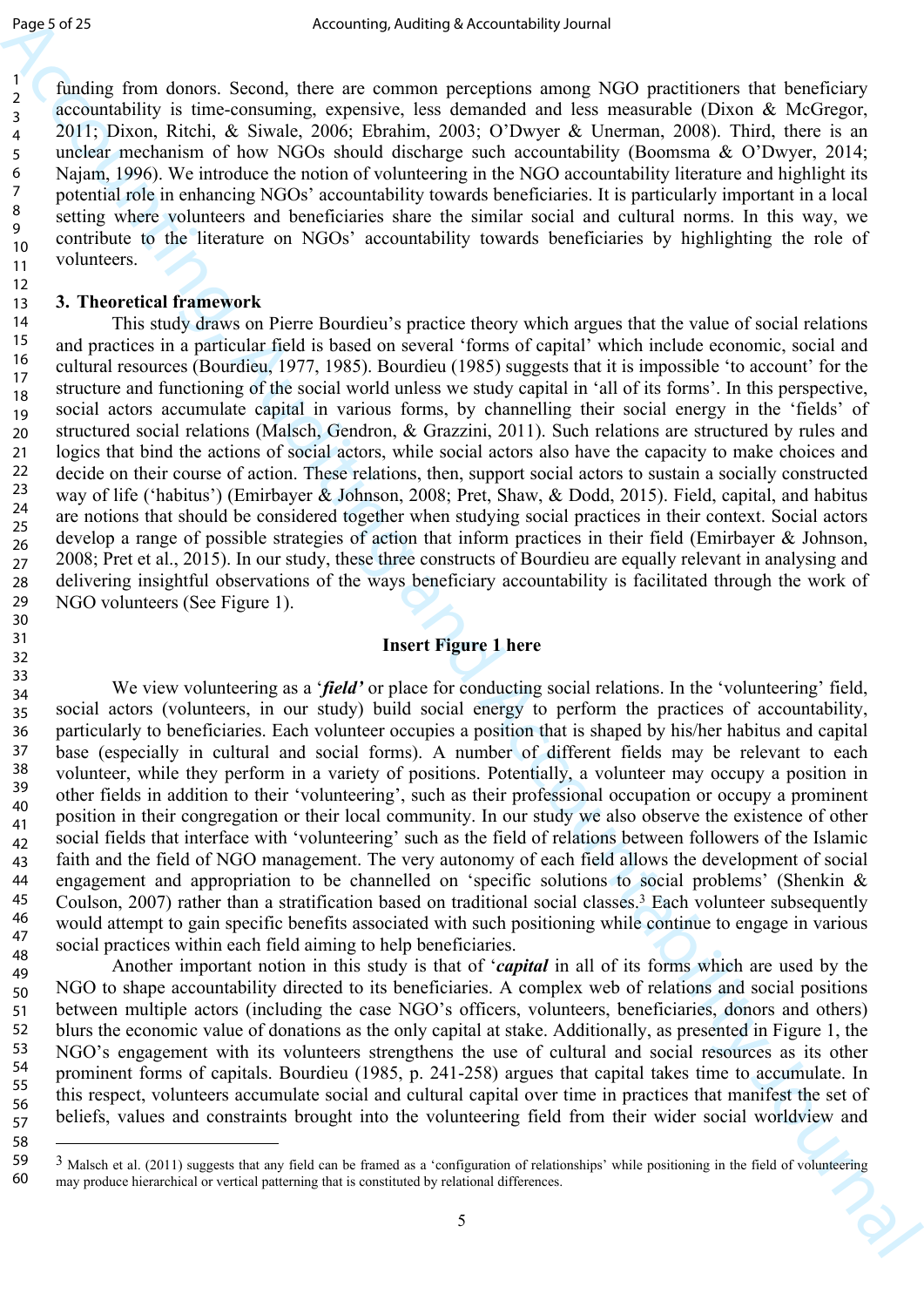their habitus. Moreover, Emirbayer and Johnson (2008) explain that the value of economic, cultural or social capital is created by three factors: (1) its past and present uses, (2) the structure of the field(s) in which it is deployed, and (3) its distinct differences vis-à-vis other types of capital. Each form of capital co-exists in all social settings. As Chudzikowski and Mayrhofer (2011) explain, economic capital appears, mainly, in monetary form and is convertible. It can be easily converted into cultural and social capital. Social capital comprises relationships of mutual recognition and acquaintance. It represents resources based on social connections and membership. Cultural capital can be incorporated, objectified and institutionalised. Incorporated or embodied form of cultural capital refers to dispositions, beliefs and values of an individual. Objectified capital is found in objects of cultural significance, such as books, scripts, paintings, etc. While institutionalised capital comes through widely recognised symbols of value, such as titles and 'honours', which are relatively independent of the 'incorporated' cultural capital and can be administered by a legitimised body such as in our case the NGO, or a religious institution. Positioning in any given field will depend on the specific set of capital most valuable for exercising power within the field. 12 13 14 15

The other important construct in Bourdieu is that of *habitus*. It refers to the composition of various capital portfolios held by individuals (Spence et al., 2016). In our case, all social actors, including the NGO's volunteers and its beneficiaries reveal a 'worldview' that contains the dispositions which influence their interpretations and manner of acting in the social world. Habitus is continually enhanced or modified through social actors' experiences that may result in positive or negative sanctions during their whole life. Emirbayer and Johnson (2008) suggest that habitus is also shaped by economic and cultural conditions of specific fields, where capital(s) are often acquired and carried forward as a guide to practice in future situations. The habitus is a mechanism linking individual action and the macro-structural settings within which future action takes place. Habitus and field are linked in a circular relationship (Chudzikowski & Mayrhofer, 2011). 16 17 18 19 20 21 22 23 24 25 26 27

Accounting sketch valenting sketch valenting is treated in the sketch valent of the sketch valent in the sketch valent of the sketch valent of the sketch valent of the sketch valent of the sketch valent of the sketch vale Engagement in a field shapes the habitus, which, in turn, shapes the practices that reproduce the field. Shenkin and Coulson (2007) suggest that habitus is both a conceptual and empirical construct. In our study, we will observe the ways that dispositions sourced in the volunteers' habitus influence their interpretations and manner of acting in the social world. In particular, we observe that Islam and the Indonesian '*gotong-royong*' form a worldview that is embedded into the social practices of the study's participants, and especially its volunteers. In turn, the volunteers make choices and engage in their everyday activities with the NGO while expressing their habitus consisting of social and cultural capitals. As a methodological construct, habitus contains elements of 'social constructionism' and interplay between social structure and agency. Thus it simultaneously represents the social actor's capacity to act on – and be acted upon by – social and institutional structures and relations. Social actors do not act in an instrumental manner, but given particular social conditions they act 'reflexively' to change the form of social relations'(Shenkin & Coulson, 2007). Bourdieu also talks about the individual/society dichotomy and his toolkit does not oppose individual and society as two separate sorts of notions-that is one external to the other but constructs them "relationally" as if they are two dimensions of the same social reality (Swartz 1997, 96). So the social world is constructed by individual actions. In other words, actors are part and parcel of the social field and it is not to say actions at micro level vs actions at meso level or macro level. But more so how actors are positioned in the field and how they use their capital(s) to maintain or advance their position within the field. In this regard, in our study we identify actors within each field while we appreciate that there are overlapping boundaries. Those boundaries are not sharply drawn as they are themselves an object of struggle. Bourdieu uses the concept of field to define the broadest possible range of factors that shape behaviour rather than delimit a precise activity (Swartz 1997, p 121) seeking out the underlying and invisible relations that shape practice. These should draw attention to the latent patterns of interest and struggles which shape the empirical realities (Swartz 1997, p 119). In doing so seek to establish how actors are positioned within the field and how they influence accountability and volunteering practices in the field. 28 29 30 31 32 33 34 35 36 37 38 39 40 41 42 43 44 45 46 47 48 49 50 51 52 53 54 55

The Bourdieusian approach adopted in this study aids our analysis of the ways beneficiary accountability is formed by allowing an understanding of accountability in its 'socialised' forms, which as Shenkin and Coulson (2007) suggest, resemble a more intuitive, organic or 'reflexive' practice. The relation between a field and an individual and organisational habitus (which are influenced by Indonesian cultural, 56 57 58 59 60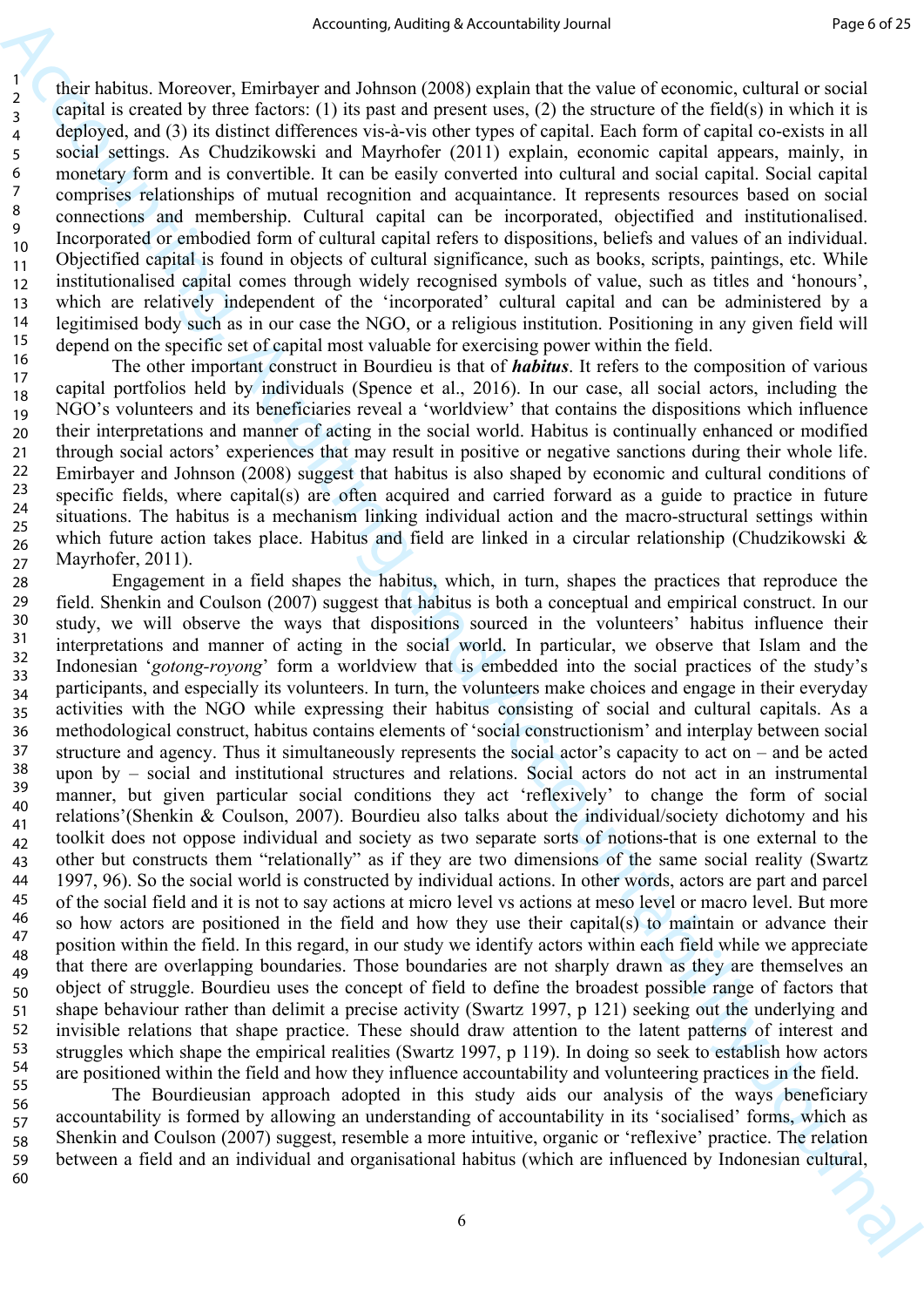religious and ethnic norms, customs etc.) regarding the distribution of capital can be used to overcome the problems noted in procedural forms of accountability.

### **4. Methodological considerations and research methods**

Angle 26  $\frac{1}{4}$  Accounting Accountability Journal is the subsect of the subsect of the subsect of the subsect of the subsect of the subsect of the subsect of the subsect of the subsect of the subsect of the subsect of Our study focuses on how volunteer's engagement in a humanitarian NGO facilitates beneficiary accountability. We aim to study in depth the formation of beneficiary accountability. We are also aware that non-procedural or less 'corpora-centric' (Shenkin & Coulson, 2007) forms of accountability will be very much case embedded and socially constructed (Antlöv, Ibrahim, & Tuijl, 2006; Gray et al., 2006; Witoelar, 2014). Our approach is qualitative while we aim in seeing through the eyes of the research participants their experiences and interpretations of their everyday interactions. Borrowing our theoretical constructs from the writings of Bourdieu we unfold the substantiation of this extensive empirical work. We maintain that constructs such as 'volunteering and NGO management as fields' should be understood/established through empirical research and sourced in the views of the study's own participants (Chudzikowski & Mayrhofer, 2011).

We conduct our case study at ACT (Aksi Cepat Tanggap – Quick Response Action) Foundation, which is a professional and global humanitarian NGO headquartered in Jakarta, Indonesia. It stands on global philanthropy and volunteerism principles aiming to 'achieve a better world' (ACT's website). Although ACT was only officially formed in 2005, as of 31 August 2014, it has obtained contribution from 131,594 volunteers. It has helped 15,462,860 beneficiaries not only in Indonesia but also in other parts of the world that experiencing a humanitarian crisis, including those in Palestine, Syria, Egypt, Myanmar, and Somalia. While initially, it focused on disaster management, gradually it has expanded its operations to include community development and CSR assistance. 17 18 19 20 21 22 23 24 25

In 2013, 46.27% of ACT's funds came from corporate sectors, 39.09% from the public, and the rest from the institutional partnership, overseas donations and in-kind contributions. According to Chenhall, Hall, and Smith (2010), to survive and become sustainable, this type of non-endowed NGO is usually expected to demonstrate (a) sound networking with stakeholders, (b) excellent capability and commitment to delivering service in both effective and efficient ways, and (c) play a leadership role in managing collaborative projects that involve multiple stakeholders. In our case NGO, a large number of volunteers provide their service to the cause and the purposes of the NGO while positioning themselves in a complex field of relations and practices. 28 29 30 31 32 33 34 35

We collected evidence for this study between August and November 2014 as part of a three-year research programme. One part of the study focused on the volunteers' role in ACT which we report in this paper. For this study, we have interviewed 46 individuals who belong to both managerial and nonmanagerial stakeholder groups of the case NGO. Additionally, to enhance the objectivity of our analysis and provide opportunities, especially to beneficiaries, we have also conducted five focus group discussions (FGDs). Details of interviews and FGDs are shown in Tables 1 and 2. 37 38 39 40 41 42

## **Insert Tables 1 and 2 here**

We have selected the most information-rich interviewees to participate in interviews and FGDs (Marshall, 1996; Robinson, 2014) with additional considerations on the researchers' tacit understanding of Indonesian context and prior literature. Additionally, participants for FGDs were recruited after discussing with neutral parties (e.g. volunteers and community leaders to nominate the beneficiaries) to minimise bias (Krueger & Casey, 2009). Each interview and FGD was conducted face-to-face after initial appointment made through email, call, or instant messaging service whenever possible. Most of the interviewees and FGD participants have interacted with the case NGO intensively for more than one year. 47 48 49 50 51 52 53 54

Most of the interviews lasted between 30 minutes to 1.5 hours. All interviews and discussions opened with a brief guideline on the research. It included explanations about the purpose of the research, role of participants in the research, data confidentiality, and expected output of the research. All participants have understood that their involvement will be voluntary, their names will be kept anonymous and confidential, and the interviews and FGDs are recorded and noted. All the interviewees and discussion participants were willing to be recorded. 55 56 57 58 59 60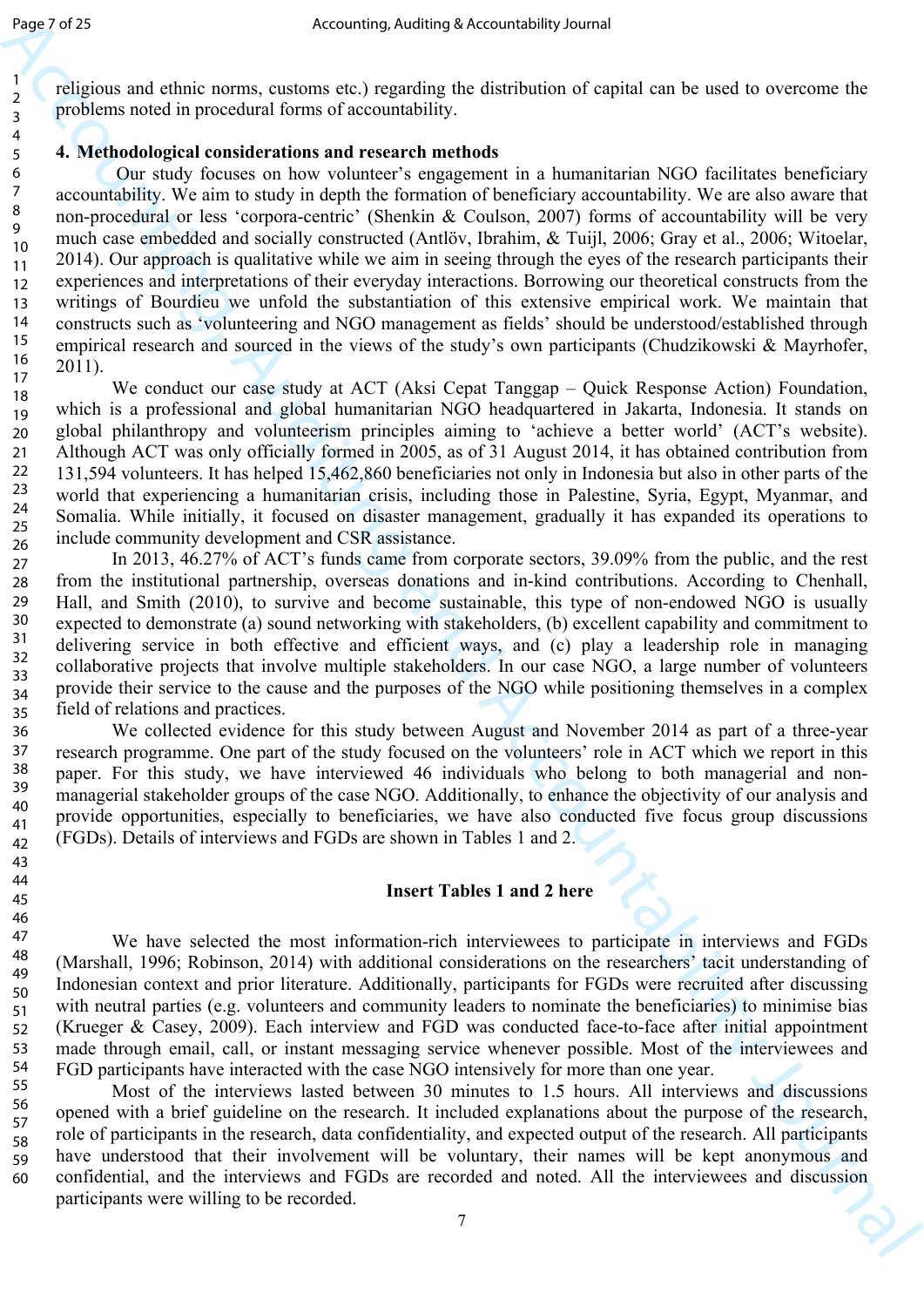Using the semi-structured approach, the interviews and the FGDs started with indirect questions to build a relationship and trust with the participants (Creswell, 2007; Woodside, 2010). This approach has also been applied by Dixon et al. (2006) to ensure participants feel safe in expressing their opinions and thoughts about their answers to the question being posed. Both FGD and interview questions addressed participants' opinions regarding level and scope of their interaction with the case NGO.

Accounting Auditripa Accounting in the spectrom. For the spectrome of the spectrome of the space of the space of the space of the space of the SVD stress of the SVD stress of the space of the space of the space of the spa In conducting the analysis, one of the researchers transcribed the interviews and focus group recording. Afterwards, they have been analysed into codes and themes to construct the case narratives reported in section 5 below. We have then compared the codes and the themes with literature and theory in iterative ways. We have translated selected quotes from the transcripts in Bahasa Indonesia into English. Quotes were selected on the basis of their relevance to the story of this paper. We acknowledge that in any translation there is a risk of misinterpretation (Evans, 2004). However, we have attempted to minimise the risk by having a native Indonesian team member who not only speaks Bahasa Indonesia and English but also shares the same language, social norms and culture of most of the research participants. Moreover, between them, the research team has significant international experience of researching in non-English speaking context. Following Spence, Zhu, Endo, and Matsubara (2017) we did not translate the entire transcript into English "out of a concern that linguistic and cultural nuances be lost in the process" (p.87).

#### **5. Results and analysis**

In this section, we examine the role of volunteers in ACT and its impact on facilitating accountability towards beneficiaries. Out analysis is informed by Bourdieu's writings on the relevant constructs of 'field', 'habitus' and 'capital'.

### *5.1 Working with the NGO – habitus, field and capital*

 Volunteers, at ACT, provide an enormously valuable set of resources across a range of activities, from being part of the emergency rescue team and facilitating community development programmes, to sharing their expertise to support ACT's activities. Volunteers enable ACT to simultaneously conduct multiple programmes aimed at beneficiaries in different locations, something which may not otherwise be possible. Effectively volunteers offer their social and cultural capital to enable the delivery of the ACT's programmes aimed at beneficiaries. As the volunteers actively engage in the 'field of volunteering' the NGO beneficiaries experience the value of the programmes delivered and relate well to the NGOs' work. In this section, we will elaborate on how the capital base of the ACT is enhanced with the engagement of volunteers and we will demonstrate the impact of this engagement in facilitating beneficiary accountability.

Any person who wants to volunteer and contribute their time, expertise and reputation within their communities are welcome to ACT. Furthermore, to assert its vision as a global humanitarian NGO, some of ACT's volunteers are recruited from overseas and the nearby regions of Indonesia. They can be part of Indonesian diaspora who are living abroad to study, work and live. ACT has a reputation for being one of the Indonesian NGOs that has the highest number of volunteers in the country, and its engagement approach is well known. ACT seeks to involve volunteers who possess cultural and social capital, to deliver its services. 38 39 40 41

To gain a better understanding of how volunteers facilitate the discharge of NGOs' accountability to the beneficiaries, we focus on ACT's field level volunteers (particularly in disaster management and community development programmes), rather than expert volunteers (for example, those who use their expertise in assisting the NGO's works in social media). However, in some parts, we also enrich our analysis by an investigation into the roles of these expert volunteers in supporting ACT's works. In our analysis, we sought to understand how the ACT's volunteers shape the social practices that enable the delivery of its programmes and the social relations that enhance the valuable contribution that such programmes make to the experiences of the beneficiaries. To aid our analysis, we have gained insights on the volunteer's habitus, reflected in their actions in the volunteering field and their appropriation of (mainly social and cultural) capital while in the field.

58 59 60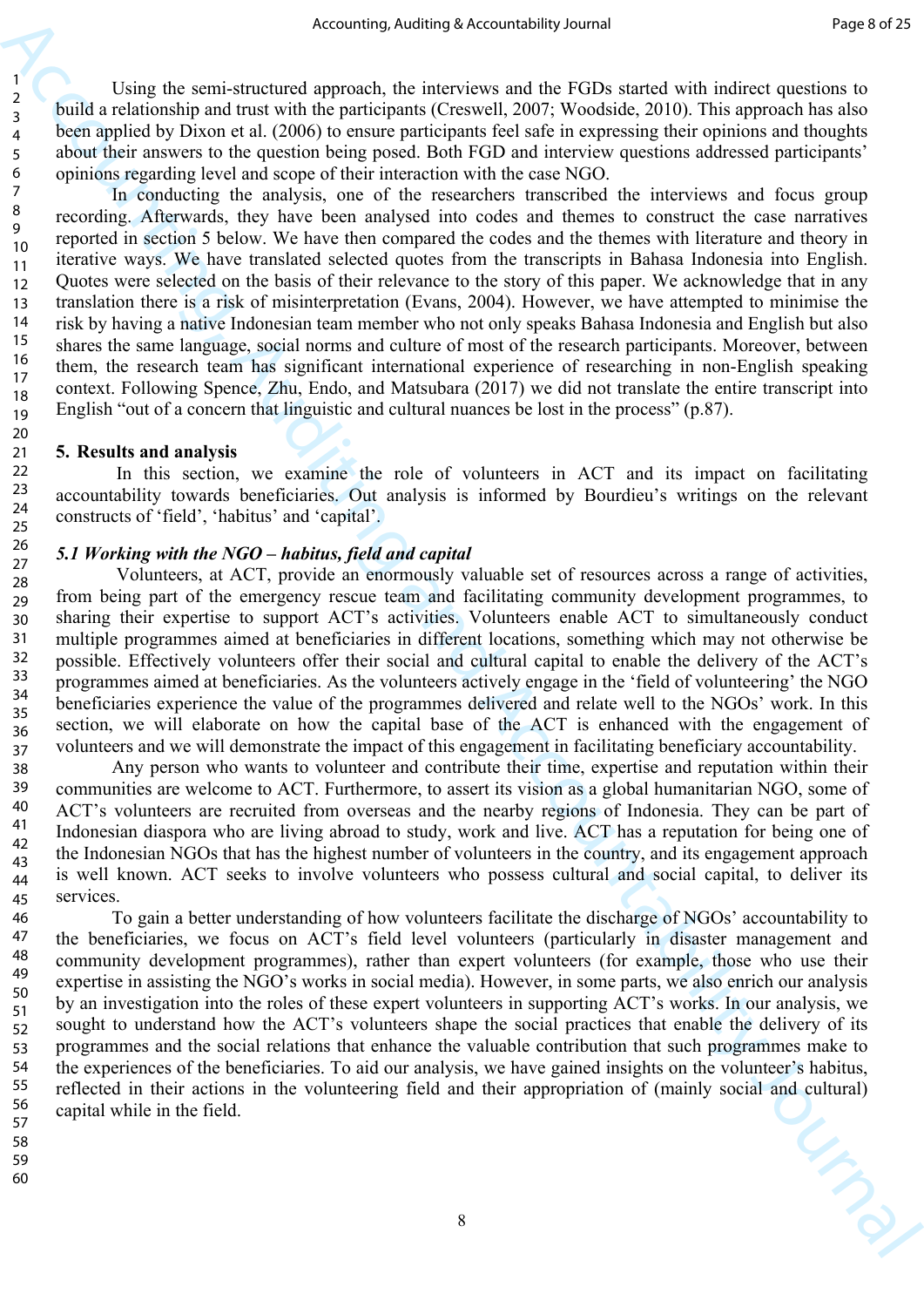#### 5.1.1 Habitus – 'gotong-royong' in Indonesian society

δαμείο 24<br>
Accounting Auditing Accounting is treated in the control interval and value of the Control interval and the Control interval and the Control interval and the Control interval and the Control interval and the  *Habitus* includes social structures of norms, rules and values that provide resources for social actors to draw upon and actively form social practices and positions in the *fields*. Drawing upon the habitus of individual actors, what should be thought and done in a context, may not be consciously realised by those actors, thus, appears to be taken-for-granted (Bourdieu, 1977). It is very important to consider the habitus as being historically varying and culturally unique for each study, as the socio-political factors that have formed such habitus may constrain certain forms of action or enable others. In our study, we identify *gotong-royong* in the fabric of the Indonesian society, while it has been one of the prominent notions in public policy, community development and the standing of national institutions since the mid-20<sup>th</sup> century. *Gotong-royong* is understood to refer to the moral conception of communal aid, and it is often invoked in social gatherings in order to accomplish a community task or cooperation over a major job of common benefit. It is seen as placing volunteerism at the heart of the functioning of the social world and embraces virtues of humanity, compassion and mutual aid (Beard, 2005; Koentjaraningrat, 1961). *Gotong-royong* has been internalised by most Indonesians even since elementary school, both in formal lessons and in practices, such as in cleaning up the school's surroundings together, raising funds to assist friends who are unwell and collecting unused clothes to help the survivors of natural disasters. Geertz (1983) recognised that the significance of *gotong-royong* is highly encouraged in Indonesia. He noted that community that enacts the value of *gotong-royong* could achieve economic and social survival by sharing tasks of their communal life, such as coping with emergencies in disaster, offering assistance for house construction, and providing financial support in life events and ceremonies. Moreover, Mardiasmo and Barnes (2015) added that *gotongroyong*, which is depicted as a core element of the Indonesian culture, fosters post-disaster recovery/healing process as it reflects the importance of 'joint sharing of burdens'. As a national motto, *gotong-royong* was promoted by the Indonesian political status-quo while a strong adherence to Islam informed a culture that emphasised respect to those who contribute to the common welfare over personal material gain. 10 11 12 13 14 15 16 17 18 19 20 21 22 23 24 25 26 27 28 29

In our case we have noted that habitus and in particular the notion of *gotong-royong* is echoed in the life view of the participants. In a media interview a volunteer of ACT, for instance, reflects on how volunteering for him was rooted in the social activities that he put into practice since school. As a grown-up now he reflects how he felt honoured when ACT assigned him responsibility for coordinating volunteers on a national scale. He commented: 30 31 32 33 34 35

> *"Since attending junior high school, I was already involved in social activities. [...] Alhamdulillah [Thank to Allah], now I am given the mandate to work as ACT's volunteers on the national scale. I hope to be able to bring even more benefits to the society."* (ACT volunteer, quote from a media interview)

In this context, we found that the people of ACT (its employees and volunteers) engage in practices that underpin the spirit of *gotong-royong,* while coming into terms with the pressures for more accountability to its stakeholders (including beneficiaries). As a response to those pressures, it appears that the stance adopted by senior management and encouraged throughout the operational structure of ACT is to engage with a large number of local volunteers to accomplish its mission of humanitarian work in disaster zones. In doing so, ACT delivers services as well as accountability to its beneficiaries.

The very term of *gotong-royong* was even used by ACT president when he was answering an interview question posed by an Indonesian television journalist regarding his dream about Indonesia. He said: 48 49 50

> *"[I dream of] Indonesia which is humanist, Indonesia which cares, Indonesia which remains a nation that upholds the spirit of* gotong-royong*. This is our power.*

One of the local volunteers explained:

*"I may not get a visible material return (from the volunteering activities). However, these activities make me stronger. My humanitarian spirit and soul seems to be stronger. […] I get something invaluable. I feel breathing into a new life. For example, when I visited the community, I wanted to help. With this, I could see that the world is not as narrow as I think. They are less fortunate than I am.*  $(v3)$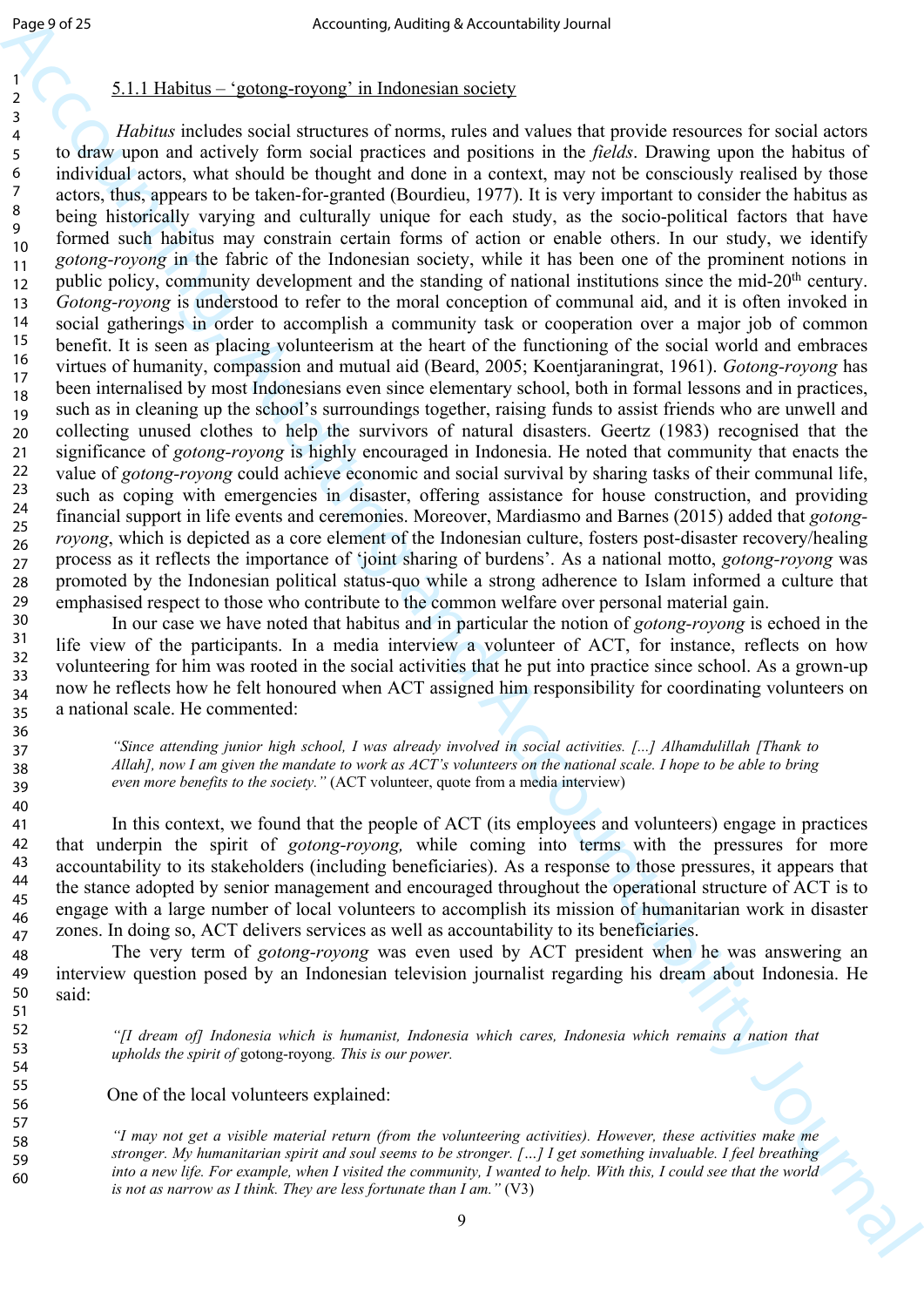In our case, as the habitus of volunteer is characterised by a sense of commitment to communal aid and the promotion of voluntarism as a social virtue, we then look into how this 'worldview' informs relations and practices in the social fields of the ACT's work.

## 5.1.2 The fields – 'volunteering' and 'managing for the NGO'

17

19

21

23

41

60

Accounting sixtensity Accounting to transfer the space of continentation of the state of the space of continentation of the state of the state of columnization of the state of columnization of the state of the state of co Social actors engage with others in relational social spaces. Each such engagement allows for the development of field-specific social rules of conduct, while social actors build networks of relations and a sense of field norms and expectations. In our case, we identify at least two adjacent yet autonomous fields, that of 'volunteering' and 'managing for the NGO', in which the ACT volunteers are mainly involved. Each of these fields allow for distinctive positional configurations that are informed by specific logics featured in practices within the field (Bourdieu and Wacquant, 1992). For example, in the 'managing for the NGO' field, volunteers abide by the administrative organisational logics that may subsequently be useful in positioning towards others within the NGO (for instance committees and task force groups) or with others in the NGO's organisational context (for instance, other agencies or the government) and of course with the beneficiaries. Volunteers in this field may accumulate capital in its economic, as well as social and cultural forms. In contrast, those volunteers that position themselves in the 'volunteering' field of relations and practices engage with programme delivery of the NGO while appropriating social and cultural capitals. Volunteers have the capacity to make a choice whether to engage with either or both fields. In relation to the beneficiaries, volunteers as key actors facilitate an experience that enables a socialising form of accountability between the NGO and its beneficiaries. 12 13 14 15 16 18 20 22 24

Volunteering, for a large number of ACT's volunteers, is a *field* (Bourdieu, 1985) where they form relations and social practices. By doing so, they also build social and cultural *capital* that is used to appropriate their social positioning in the field. From a social actor's perspective, *habitus* and *fields* are mutually constituted, as they draw on dispositions sourced in their habitus to form social practices and relations in the field. Pret et al. (2015) suggest that habitus and field are linked in a circular relationship. Involvement in a field shapes the habitus, which, in turn, shapes the actions that reproduce the field. In the 'volunteering field' the relation between volunteers and beneficiaries is paramount. Within this relation socio-cultural norms sourced in the habitus are brought in by the volunteers and inform their engagement with the beneficiaries. At the same time their relation with the beneficiaries sustains those very norms. Therefore, g*otong-royong* found in volunteers' *habitus* is transferred into their 'volunteering' *field*. The ways that volunteering is conducted is very important in how the beneficiaries experience the effectiveness of the NGOs' work, thus, facilitating the discharge of beneficiary accountability. 25 26 27 28 29 30 31 32 33 34 35 36 37 38 39

A volunteer of ACT mentioned that his motivation for joining ACT as a volunteer was driven by his willingness to work collaboratively with others in achieving a common goal of contributing to the wider communities and the beneficiaries within it (Kinsbergen et al., 2013; Shantz et al., 2014). He made the following comments: 40 42 43

> *"In conducting its programmes, ACT has to involve massive personnel. ACT's officers cannot handle this. They require other people who are familiar with the humanitarian issues to involve in their programmes. […]This (volunteering activities) is one of our ways to contribute to the community so that we feel satisfied as we can give to the public optimally."* (V1)

Another volunteer explained:

*"When we (assist ACT to) run programmes, we share the same humanitarian spirit expected by ACT."* (V5)

Furthermore, we also notice that teachings of Islam, a major faith in Indonesia and often espoused by individuals and whole communities, inform the engagement of the ACT's officers and volunteers. Along with *gotong-royong*, Islam (like many other religions) upholds values such as philanthropy and humanity and influences social practices and relations in the field. In our case, many officers and volunteers are inspired to be among the best of people as Prophet Muhammad [peace be upon him] described: 54 55 56 57 58 59

*"The best of people are those that bring the most benefit to the rest of humankind."* (Narrated by Daruqutni).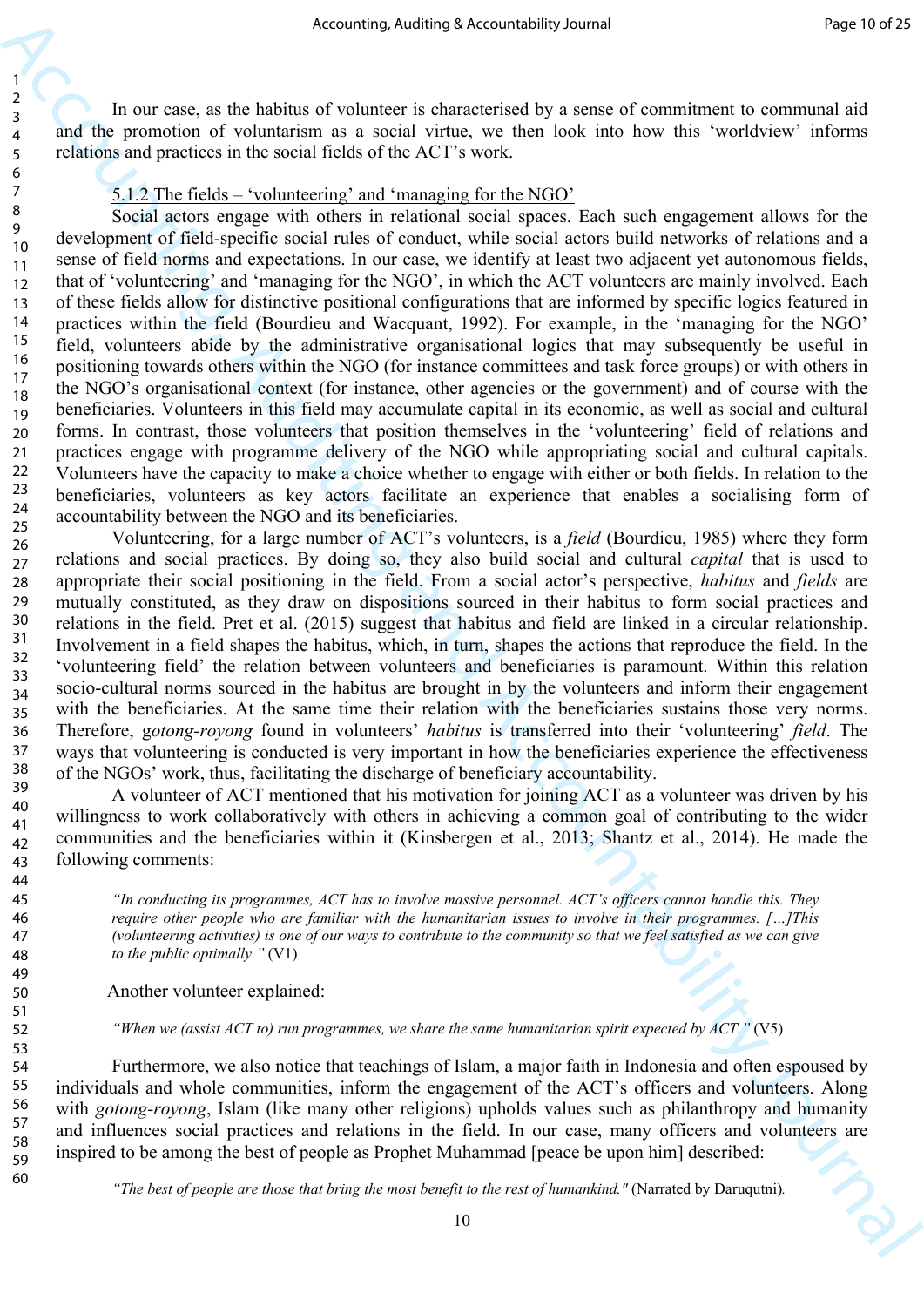Various practices that develop in the field of 'volunteering' involve volunteer recruitment, beneficiaries' needs assessment, local resources mobilisation and others. Engaging in these practices often results in social recognition and repositioning in the field. An extensive range of relationships within the community become valuable for each volunteer while they are able to build social capital. In addition, the independent societal organisation was established, Indonesian Volunteer Society (MRI – Masyarakat Relawan Indonesia), to work alongside to serve ACT's beneficiaries. For the beneficiaries, the work of volunteers is at the forefront of their experience of the ACT's presence.

Fields can be autonomous. We observe that the field of 'volunteering' in our case often interfaces with 'NGO management' that is another active field. In our case, we observe that effective programme delivery requires the active engagement of volunteers. To achieve this, ACT seeks to transfer its programme management skills to field volunteers through a set of mechanisms. Firstly, is to call upon support from its existing volunteers who live in the nearby affected areas. An explanation by a senior vice president at ACT illustrates the significance of ACT's existing volunteers who lived in Medan, the capital city of North Sumatera, Indonesia, in supporting the NGO's works in Aceh when the tsunami happened:

*"When the tsunami hit Aceh in 2004, ACT president went alone to Aceh. […]While he was on his way to Jakarta airport, he called the volunteers in Medan. They met in Medan. Everything was conducted in parallel. The volunteers had more understanding of local conditions, languages, customs and the like. Psychologically, the disaster survivors [beneficiaries] were happier when approached by people who have shared culture and language with them (volunteers)."* (M3)

Δημεία για διατηρικού διατηρικού επαιξεί μια της διατηρική διατηρική τρόπου το προσωπικό το προσωπικό το προσωπικό το προσωπικό το προσωπικό το προσωπικό το προσωπικό το προσωπικό το προσωπικό το προσωπικό το προσωπικό The above quote clearly illustrates a situation where NGO and volunteers come together to reduce the distance between NGO and beneficiaries (Kinsbergen et al., 2013; Shantz et al., 2014) and thus provide quicker service delivery when it is desperately needed. This is also an example of ACT directly drawing from the socio-cultural capital of volunteers to reach the target beneficiaries and discharge their accountability to the intended beneficiaries. This is in line with our arguments framed in sections 2 and 3 of this paper. Besides utilising its existing volunteers, ACT also secures the involvement of selected members of the beneficiary community to join the 'volunteering field' and ultimately become its volunteers. Two officers of ACT explained those practices as follows:

*"In each of the beneficiary communities, we typically meet those who are more exceptional4 than others. We involve them as our volunteers. Thus, when our programmes finish, it does not mean that it is the end of everything. We always try to leave a learning experience so that they can be more independent than before. […] Those volunteers will continue our dream long after we are gone. […] Volunteers, either from beneficiary community members or our local partners, are our representatives." (M8)*

The second one added:

*"We did not just come and plunge into the community. This would have been weird for them. We reach the community through our local volunteers. They are the bridge between the beneficiaries and us. That's our key to approaching the community." (M19)*

*"Empowerment in the field is the most important thing for the volunteers. It is one of the ways to make our volunteers aware that they are beneficial to others. I had felt it before I joined ACT. I was a volunteer at that time. When I interacted with people in need, I feel that I am beneficial for them." (M19)*

Taking part in the volunteering field and in particular with the ACT, for many volunteers becomes in itself a strategy to acquire further recognition and expand their social network. Such a role bears a symbolic power and aids recognition of the value of volunteering that in turn benefits the NGO in identifying and recruiting more volunteers. Expanding volunteer base can also mean the capacity to serve more beneficiaries and having a positive impact on beneficiary accountability in that way.

<sup>4</sup> It refers to the individuals who stand out from the crowd in terms of their socio-cultural capitals.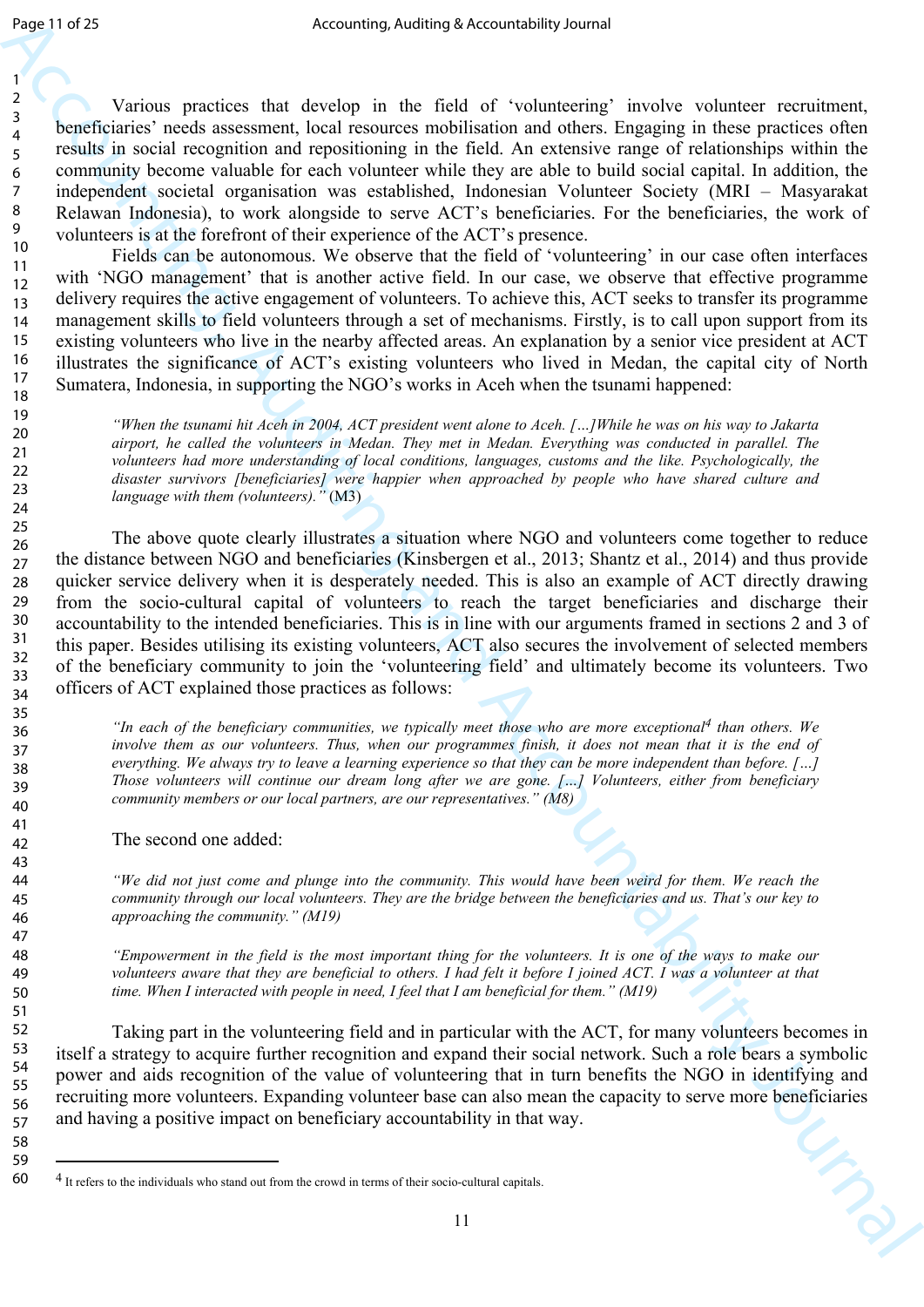Moreover, to ensure the effective roles of volunteers as the front line in serving beneficiaries, ACT conducts training and provides the necessary guidance for those volunteers to transfer its objectives in delivering the programme as well as its values in providing service to the beneficiaries. The NGO also welcomes the volunteers in providing suggestions to improve the programme design. An ACT volunteer who handled one of its healthcare programmes that aimed to form communities who would be able to manage food insecurity and malnutrition noted:

*"ACT has designed the programme, but they still asked for our opinions to make the programme more effective. […] I also share the knowledge that I got from ACT's training to the community, such as some issues related to environmental hygiene and children health. […] They [beneficiaries] know that I am not ACT employee. They viewed me as a connecting bridge between them and the ACT."* (V3)

Through these mechanisms, volunteers were transformed into intermediaries or brokers of trust who would be more willing to help beneficiaries. With such a positive engagement, beneficiaries are more welcome to join ACT and its volunteers in achieving their shared goals (Jones & George, 1998), which is to help the beneficiaries to become eventually self-reliant. Additionally, through these practices, ACT is able to save resources since officials do not need to be permanently stationed at programme locations, and many technical duties can be delegated to volunteers. A representative of ACT's corporate donor for one of its community development programmes also noted the role played by volunteers in bridging the interactions between donors and NGOs when assisting beneficiaries.

*"ACT involves a significant number of volunteers. I was surprised when ACT included the community members as volunteers on the programme. They have trained some women. They (the volunteers) were trained before they handled the programme."* (IND2)

The opinion of the donor representative clearly shows that the role of volunteers in serving beneficiaries, thus facilitating ACT's accountability to the beneficiaries, is also evident, especially in its ensuring promise fulfilment, provision of services, beneficiary engagement, and empowerment of beneficiaries to gain self-reliance. Some beneficiaries commented:

*"The volunteers were usually the ones who can communicate with us."* (Participant 1, FGD 1)

And another one added:

 *"They (the volunteers) often visit me and ask about my condition, even though the programme has ended. They also visit the other community members. […] Alhamdulillah for about two years we have been like family."* (B7)

Accounting Accounting to the method with the state of the first interaction of the state of the state of the state of the state of the state of the state of the state of the state of the state of the state of the state of The above quotations clearly illustrate how volunteers have acted as a bridge to reduce the distance between the ACT and its beneficiaries (Kinsbergen et al., 2013; Shantz et al., 2014). This is made possible by drawing volunteers from the same community. As volunteers shared the same socio-cultural norms and values with communities they served, such shared norms and values helped them relate to the beneficiaries which in turn enabled to empower and enrich beneficiaries' experiences. Additionally, by having volunteers spread throughout Indonesia, ACT is often mobilising them instantly to provide the necessary response. Therefore, when conducting programmes in the area, it becomes easier for ACT to gain access to beneficiary communities. This is because volunteers are able to build closeness (Gray et al., 2006) with the beneficiaries and encourage them to participate in the NGO's programmes, with some beneficiaries even coming to regard the volunteers 'as part of their own family' (ACT senior manager).

Our attention in this section is in the positioning and practices in the fields identified in our study. We also, brought an insight in the association between 'habitus' and 'field' based on our empirical evidence. In the next section we will focus on the capitals accumulation and how by 'tapping into' volunteers' cultural and social capitals, ACT can better deliver its programmes and enrich both living experiences of its beneficiaries and their experience of the NGO's accountability.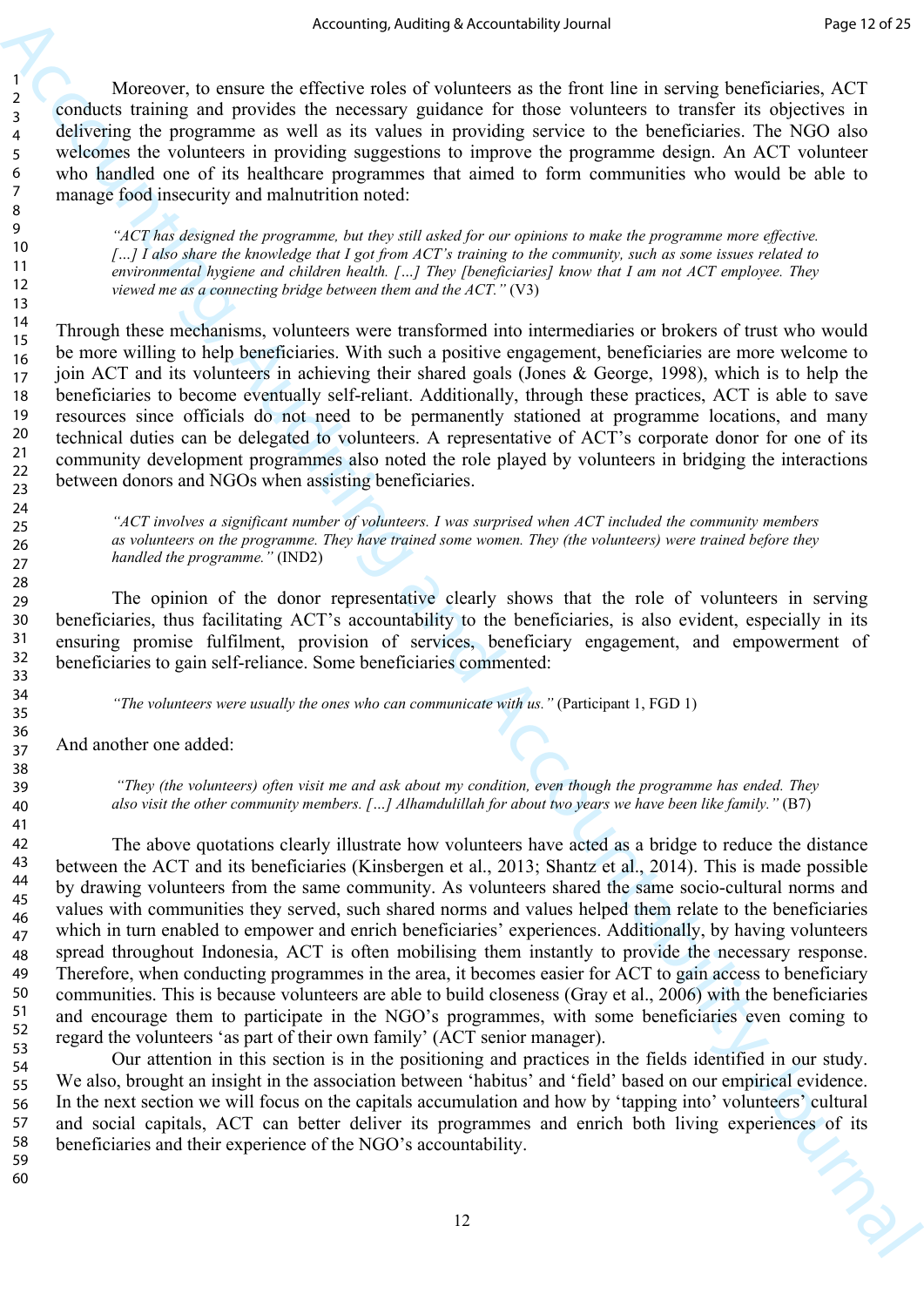## 5.1.3. Cultural and Social Capital of Volunteers

Δηρεί τιλ 24<br>
(a)  $\frac{1}{2}$  (a)  $\frac{1}{2}$  (b)  $\frac{1}{2}$  (c)  $\frac{1}{2}$  (c)  $\frac{1}{2}$  (c)  $\frac{1}{2}$  (c)  $\frac{1}{2}$  (c)  $\frac{1}{2}$  (c)  $\frac{1}{2}$  (c)  $\frac{1}{2}$  (c)  $\frac{1}{2}$  (c)  $\frac{1}{2}$  (c)  $\frac{1}{2}$  (c)  $\frac{1}{2}$  (c)  $\frac{1$ We observe that the participants (volunteers, beneficiaries and NGO representatives) referred to noneconomic sources of social power termed as 'cultural and social capitals' by Bourdieu (1985). Bourdieu (1985, p. 241-258) explains that 'capital – in its objectified or embodied forms, takes time to accumulate and which, as a potential capacity to produce profits and to reproduce itself in identical or expanded form, contains a tendency to persist in its being, is a force inscribed in the objectivity of things so that everything is not equally possible or impossible'. He further explains that 'a structure of the distribution of the different types and subtypes of capital at a given moment in time represent the immanent structure of the social world i.e. the set of constraints, inscribed in the very reality of that world, which govern its functioning in durable ways determining the chances of success for practices'. Cultural capital is embedded in both individuals and institutions, and it is formed through a long process of cultivation and embodiment (Bourdieu, 1985). Social capital is acquired when identified connections or acquaintances are utilised within a field of relations and practices.

A useful notion for our analysis is the form of cultural capital in its embodied state. It refers to longlasting dispositions of the mind and body that that is embodied in an individual or a group (Bourdieu, 1985). Bourdieu explains that this form of capital presupposes a long process of cultivation and embodiment. Along with the values sourced in 'habitus', cultural capital is a useful resource for the ACT volunteers. Religiosity and humanist expressions sourced in the Islamic principles are conjoint in the views of the participants. Along with the '*royong gotong*' ethos, the two above aspects enable volunteers to form relations and position themselves in their chosen field. We also observe that a fundamental set of core rules are found in the volunteers' habitus and are transferred in their field of practices i.e. their volunteering. 16 17 18 19 20 21 22 23 24 25

From the NGOs perspective, it appears that the Islamic values are one of the appeals to some of its volunteers. Volunteering for ACT is seen as a form of recognition of the cultural capital possessed by each volunteer and its alignment with the scope of the NGO. We view this as an institutionalised state of cultural capital (Bourdieu, 1985) where the participation in the programmes of the NGO sanctions the cultural capital of its volunteers and legitimises their faith based intentions and work. A quote from ACT president explains this further: 26 27 28 29 30 31 32

> *"I always convince myself and the entire team that all we do is actually a way to worship Allah the Almighty. Working in the humanitarian field, working to foster the spirit of community philanthropy and volunteerism are miracles. […] We believe that all we do is the act of worship to Allah the Almighty. […] we are optimistic that our activities can enlighten ourselves. We firmly believe that these are noble works. If we want to be a complete human being, we must help others."* (M4)

ACT volunteers aspire to cultivate their minds and bodies to embody Islamic teachings and have identified ACT as an institution in which such cultivation is made possible. They perceive that providing services to beneficiaries through ACT's programmes enriches their spirituality, happiness and can even provide unexpected material wealth. As an example, one volunteer involved in the evacuation process during the 2010 Merapi eruption turned down the opportunity of becoming a civil servant, preferring instead to work as a volunteer. He explained this as follows:

*"I love to be a volunteer; my parents also supported me. When I depart from home, I always make an intention that I would dedicate my activities only for Allah. If you want to be a volunteer, never expect anything in return. I believe that my earning will come by itself through the power of Allah."* (Interview with ACT personnel in an article published in an Indonesian newspaper)

Another ACT volunteer who contributed his advertising skills also decided to leave his job at the multinational advertising agency where he had worked for the past 13 years. He joined ACT as one of its directors. He commented: 52 53 54 55

> *"It is a pleasure for me to work here. When we make advertising; it stimulates the collection of funds which are transferred in the form of tangible assistance to the beneficiaries. To see the children laugh when they receive aid is something priceless. […] I am lucky. I want to be here because ACT has the vision to become a global*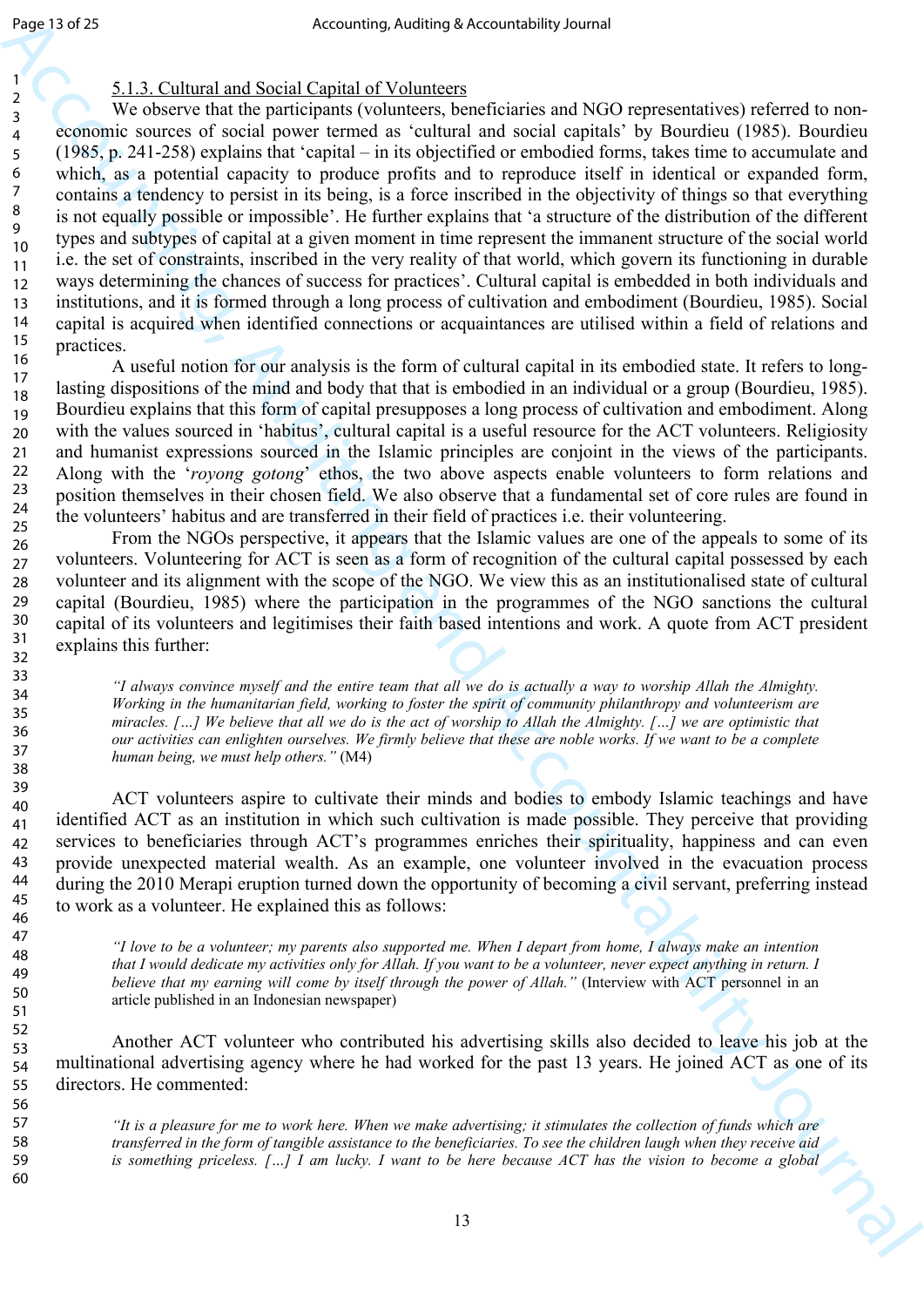*humanitarian organisation. Here, I have also learned that inspirations come from the Qur'an and the Hadith.5 […]"* (M9)

A volunteer commented:

58

*"My mandate is from Allah. […] I work for Allah. Thus, I always have to minimise any potential failures, losses and wastes. Whenever we work for Allah, we must always strive for the best that we can."* (V2)

In the literature, being aware of why volunteers join volunteering is essential in assisting NGOs to make a long-term planning for their organisation (Karr, 2004). Volunteers who find their activities meet their expectation can stay longer in the volunteering engagement (Cnaan & Cascio, 1999). Other such normative rationalisations include personal choice and interest, one's concern for the well-being of others, expectation to gain valuable symbolic returns (both in the world and the hereafter), and influence from social acquaintance (Brown, 1999; Bussell & Forbes, 2006). Moreover, volunteers who have shared norms with the NGO and higher internal motivations to contribute to the beneficiaries can be more considered when the NGO conducts volunteers recruitment (Güntert & Wehner, 2015) as they have more potential to make lasting contribution to the NGO. The more volunteers recognise and act upon their faith, the more enthusiastic they are to contribute to humanity through volunteering for beneficiaries via ACT. A public figure, who also joined ACT as a volunteer, commented as follows:

*"Since the last two years, I have started to learn more about Islam. Thus, I direct all the things in my life according to Islamic perspectives. […] All of these affect my humanitarian activities as well. […]I see that ACT has the Humanitarian Solidarity for Islamic World programme […] Humanitarian actions are closely related to spirituality."* (V2)

Accounting Accounting McCounting to the set of the set of the set of the set of the set of the set of the set of the set of the set of the set of the set of the set of the set of the set of the set of the set of the set o We also identify, from our interviewees, a form of 'social capital' (Bourdieu, 1985) for which the volunteers appropriate their social energy to acquire and develop. We engage with Bourdieu (1985)'s explanation of the notion of social capital as 'the aggregate of the actual and potential resources, which are linked to the possession of a durable network of, more or less, institutionalised relationships of mutual acquaintance and recognition which provides each of its members with the backing of the collectively – owned capital, in any of its forms' (p.24). We therefore view social capital to be acquired via the 'endless efforts' (Bourdieu, 1985) of a volunteer, and to be contributing to a collectively formed capital available to the NGO. We will later discuss how the NGO discharges accountability to its beneficiaries. In this section, we further look at the relational positioning that the volunteers occupy in the field, and we observe a journey from the role of a beneficiary to an engaged volunteer and eventually an officer of the NGO or a widely respected member of the local community, who often becomes a 'noble representative' (Bourdieu, 1985) in the eyes of the rest of the beneficiaries and volunteers. This process is shaped by the use of a number of symbolic exchanges that the volunteers strategically initiate to obtain observable benefits such as recognition and more social and/or cultural capital; while the NGO sustains local and highly active servicing networks. 28 29 30 31 32 33 34 35 36 37 38 39 40 41 42 43 44 45

In our case, NGO makes a consecutive effort to utilise social capital of its volunteers. In carrying out their services, both in natural and social disaster management, as well as handling CSR activities of its client companies, ACT normally starts its programmes with an assessment. At the very initial stage, ACT assigns a small team to conduct Rural Rapid Assessment (RRA). With this method, very quick estimations on beneficiaries' needs are identified. This process is usually used during the emergency stage. As the activities move on into recovery stage (which includes emotional, social and economic recoveries) that requires participation from beneficiaries, volunteers are then involved. In recruiting the volunteers, ACT's officers who are assigned to the field would identify persons, either from local people (those surviving from disasters that are being handled by ACT) or outsiders (non-local people) who have specific skills to deal and communicate with beneficiaries. These volunteers usually have some distinguished social capital 46 47 48 49 50 51 52 53 54 55 56 57

 $<sup>5</sup>$  Hadith is the statements, actions and tacit approvals reported from the Prophet Muhammad (peace and blessings be upon him). Together with the Qur'an, the</sup> hadith is used as the basis of the Sharia (Islamic Law). 59 60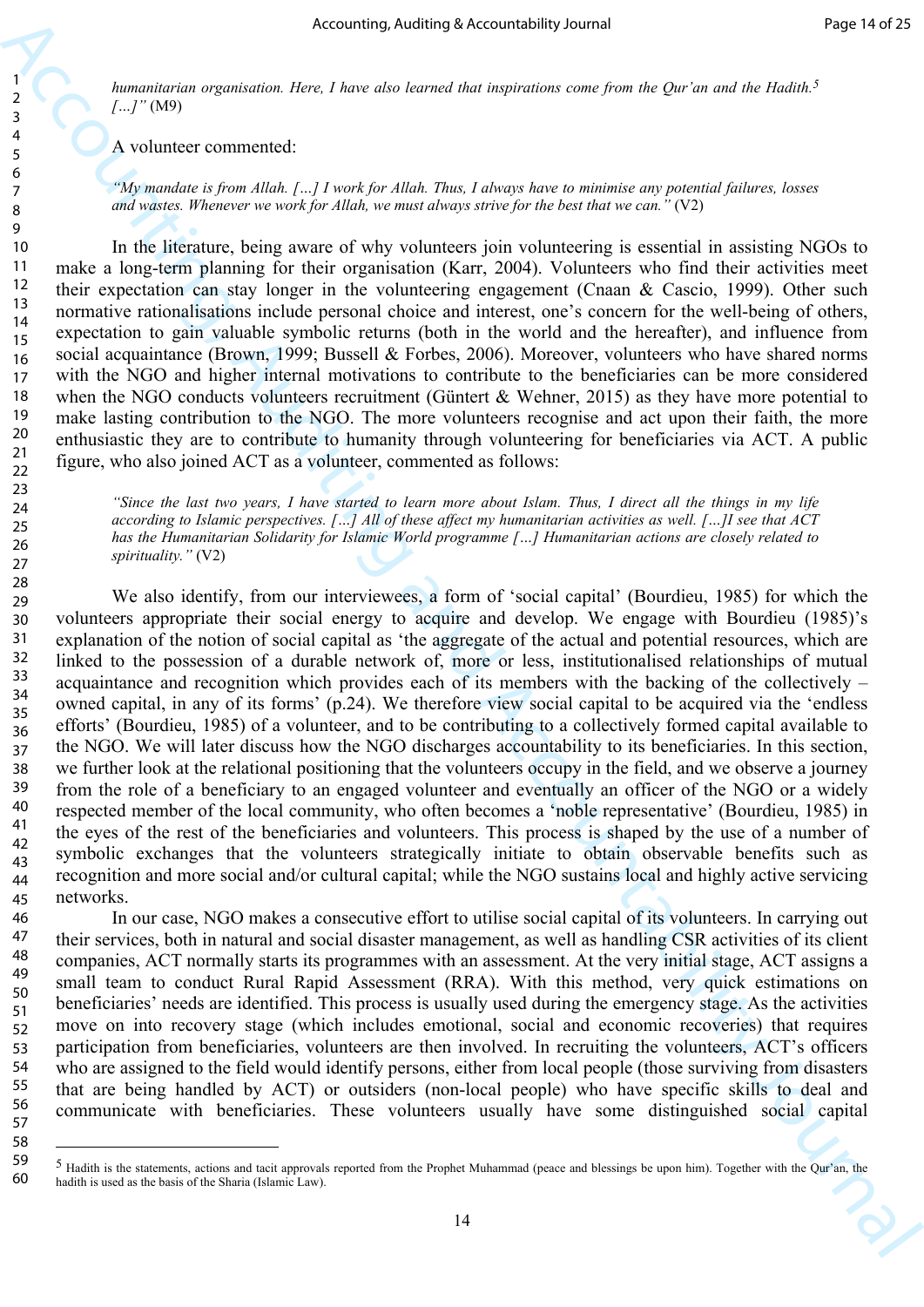competencies such as being active in community organisation, respected by other community members, and have understanding in languages that are used by the NGO's officers (Bahasa Indonesia or English).

Bourdieu (1985) suggests that the volume of social capital depends on the size of the network and the volume of other forms of capital (cultural or economic) possessed by the individual. In our case, the NGO actively matches the local need to be serviced with the social capital available in a process termed as Participatory Rural Assessment (PRA). When asked about the assessment process, a programme manager stated:

*"In the planning stage, we conduct the need assessment to see the beneficiaries' needs. We combine it with the information we get from newspapers, internet and the likes. […] Once we get the general picture, we send a team to assess the location to find out the community's needs. Then, we also look at the aspects of the cultural, social, and political forces. Then we approach influential persons and existing local organisations. We also find out the culture and history of the area as well as daily activities of the community." (M2, Programme Manager)*

Knowledge of local networks is very important competencies that the volunteers possess and make available for the ACT to approach both its actual and potential beneficiaries. ACT actively seeks to utilise its volunteers' social capital along with its own skilful workforce to get more understanding on the actual situation of the community being served.

*"The first key is the local volunteers who have strong access and familiarity of the local conditions". (M3, SVP)*

Other forms of useful connections that the volunteers often sustain and offer as a meaningful resource to the NGO include global networks, professional advice and prominence. As one of the officials explain:

*"Our volunteers made our logo and GSM (Graphic Standards Manual), complete with their philosophy. May be if it was valued, it would reach more than Rp1 billion in value […] We also have cyber humanity volunteers. They assist us in the social media. Volunteering can be done in many ways, not only joining our actions on the field." (M19, BND Senior Manager)*

The above actual and potential resources that volunteers possess enable the NGO to formulate strategies to manage the sustainability of these resources. As Bourdieu (1985) explains social capital is a product of investment strategies, individual or collective aimed at establishing or reproducing social relationships that are directly usable in the short or long term. The strategies of the NGO are also used to mitigate the risk of 'episodic volunteers' that may occur due to various causes. Among these causes include inability to understand the beneficiaries due to language and cultural barriers, lack of proper holistic briefing and coordination that synergise the action of each of the volunteers on beneficiaries, and inadequate skills and knowledge to handle the beneficiaries in needs (Brudney & Meijs, 2009; Tahir & Iqbal, 2006). 42

δημετική Accounting Auditing Accounting is transformally provided and the system of the computer system of the content of the content of the system of the system of the system of the system of the system of the system o Among the strategies that ACT carries out to maintain its volunteers' commitment include recognition of the volunteers' contribution, volunteer empowerment to work together, continuous internalisation on the important values of volunteers and provision of training and briefings for volunteers. These strategies are exploited by the volunteers to move social positions in the volunteering field as it is widely acknowledged that volunteers are often beneficiaries who are keen to work closer with the NGO and eventually secure a permanent post within the organization with a view to serve other beneficiaries. Such a change in social positioning indicates the very intentionality of social agents to engage and transform social structures that enable and probably constrain their social actions. 43 44 45 46 47 48 49 50 51

Moreover, the NGO also seems to have already moved beyond traditional volunteer management and practiced what Brudney and Meijs (2009) called as regenerative approach to volunteer management. Through the latter approach, it negotiates with the volunteers in collaborating their works to serve the beneficiaries, perform extendable resource, and focus on prolonged engagement to achieve accomplishments for both the organisation and the volunteers (Brudney & Meijs, 2009). This is captured in the following comment made by one of its volunteer: 52 53 54 55 56 57 58 59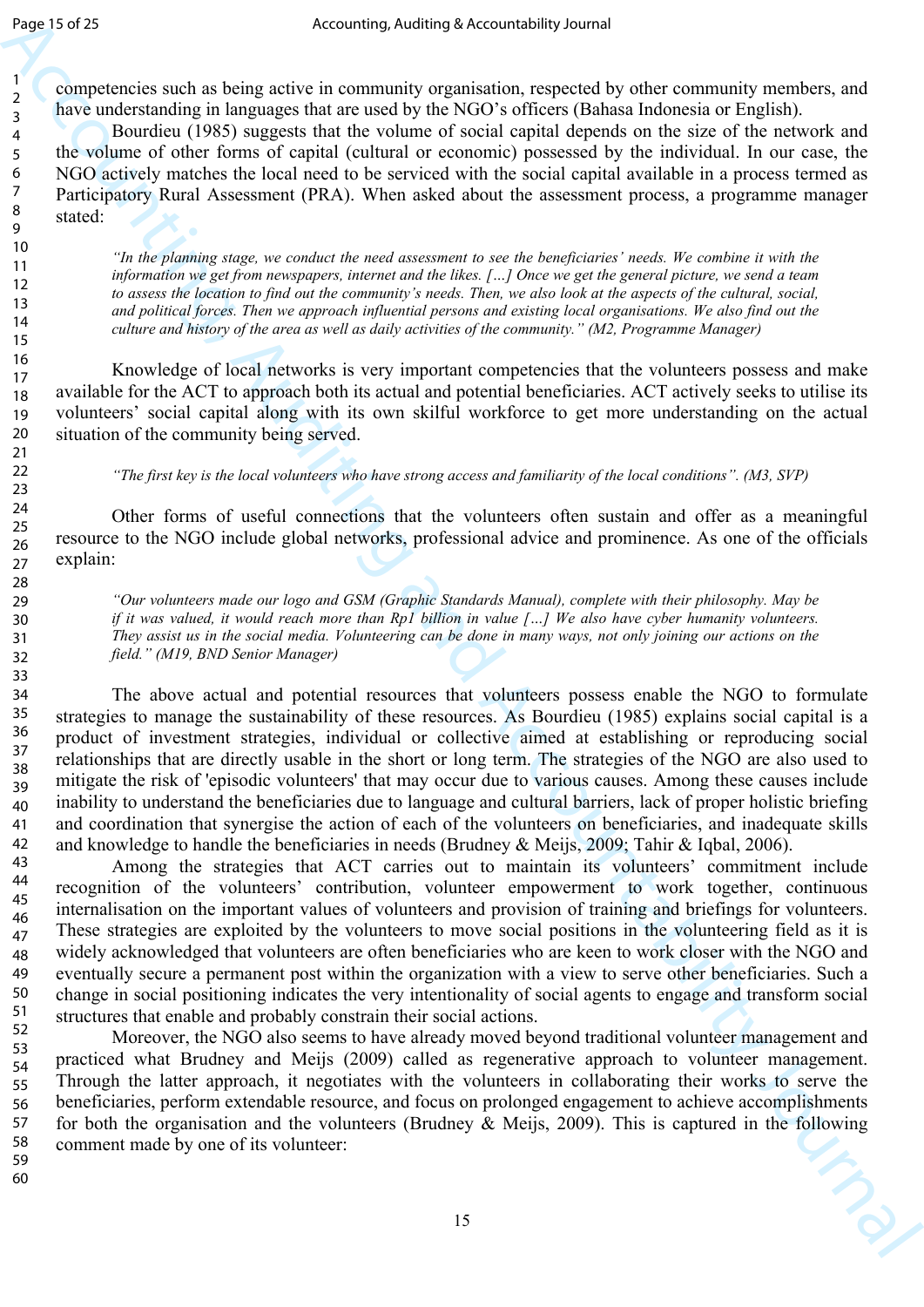*"We always give training to local volunteers. […] because they are the ones who will implement the programme.*  [...] This may improve their sense of belonging to the programmes. We will not only distribute the donations but *foster local volunteerism souls." (V1, Volunteer)*

The appreciation of a volunteer's appropriation of social energy and offering of social capital may not only include a symbolic exchange, but also a material one that results into a gesture of recognition. One of the interviewees with an Islamic scholarship background explains:

*"Each work should be rewarded. […]If they want to work voluntarily to seek reward from Allah, then they may carry on." (E6, Sharia Scholar)*

In a similar explanation a representative of the NGO also adds:

*"Some volunteers were paid for their action. However, the payment only covers their transportation costs. The point is we don't want to neglect the families of our volunteers. Islam also teaches us that families of those who go to war will be guaranteed by the government. […]." (M2, Programme Manager)*

 Volunteering with ACT for many volunteers becomes in itself a strategy to acquire further recognition and expand their social network. Through strategies of delegation and recognition a volunteer may eventually become a 'noble representative' of the group and the NGO. Such a role bears a symbolic power and aids recognition of the value of volunteering that in turn benefits the NGO to shape a form of accountability mechanism which will be discussed in more details in the following section.

#### *5.2 Volunteers' Role in Facilitating Beneficiary Accountability*

Accounting sketch in the state of Accountability sternal<br>  $\frac{1}{2}$ <br>  $\frac{1}{r}$  This are equivalent to the state of  $\mu$  This are equivalent to the state of the state of the state of the state of the state of the state of We observe that in delivering accountability to beneficiaries, ACT actively engage with its volunteers in a number of social relations and practices to serve and transform the lives of its beneficiaries. Meanwhile, when ACT delivers formal accountability to its beneficiaries, normally it is limited to a straightforward disclosure, such as in the form of mock-up6 at the opening of the programme, instead of producing a set of formal or financial reports to them. These practices (to serve and assist beneficiaries in transforming their lives) are in accordance to what Roberts (1991) suggests that accountability needs to be seen in its less hierarchical and more informal social spaces, where 'socialising forms of accountability' flourish and a range of forms become possible. 27 28 29

Some of the beneficiaries discussed their experiences on the programmes delivered by the ACT and its volunteers. They also had a common understanding that even though those volunteers worked in their area to represent ACT, they were not employees of the NGO. In FGD 1, some beneficiaries who were survivors of 2010 Merapi eruption indicated that volunteers were those who usually served, took care and communicated with them on a daily basis in friendly and helpful ways. It relates to what Edwards and Hulme (1996) refer to as 'informal accountability', and Knutsen and Brower (2010) refer to as 'expressive accountability'. A beneficiary commented:

*"[…] at that time we did not have anything, we then asked many things from them. They would try maximally to provide what we need, although it needed time because they had to find it first."* (Beneficiary Participant of FGD1)

Another beneficiary added:

*"My family and I were the first who stayed at the ACT's shelter before others came there. At that time, the electricity did not exist. […] The ACT's volunteers prepared foods for us. For dinner, they usually knocked our door after Maghrib7 prayer."* (Beneficiary Participant of FGD1)

6 The mock-up referred to here is a board that is normally used at the inauguration of an ACT programme. It contains information regarding the nominal amount

<sup>30</sup> 31 32 33 34 35 36 37 38 39 40 41 42 43 44 45 46 47 48 49 50 51 52 53 54 55 56 57 58 59 60

of donations from the donor, the name of the donor etc. 7 Islamic prayers done after sunset.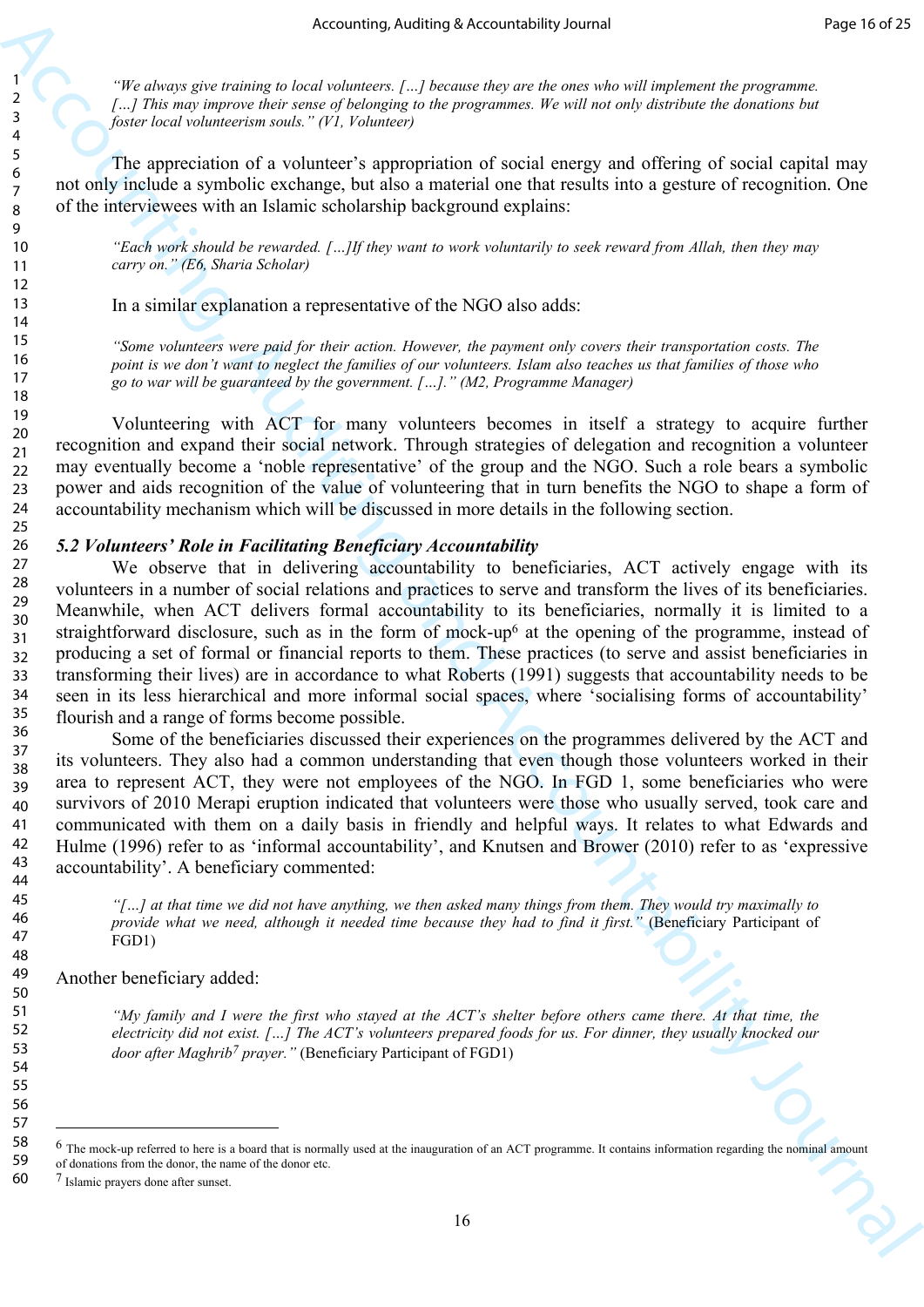From the two above quotes, it implies that concrete actions and delivery of services are two main notions that reflect the demands that most of grassroots beneficiaries place on ACT. Additionally, other than assisting the NGO in delivering services to beneficiaries, volunteers also take part in transmitting beneficiaries' voices that demand the NGO discharge more functional type of accountability. In one of ACT's CSR programme, we met a formal community leader who questioned ACT regarding the follow-up of participatory methods, such as PRA, which according to Ebrahim (2003) is included among the mechanisms to ensure the discharge of NGOs' accountability to beneficiary.

*"ACT only fulfilled the water programme. […] In the need assessment meetings, the residents also asked for schools, masjids (mosques), and many other things. However, I do not even have any idea how much of the CSR funds ACT manage for my village. […] I want everything to be clear." (B10)* 

His comments seem to reflect a concern that the participation sometimes could be symbolic (Ebrahim, 2016), and unlikely to lead to beneficiary accountability (Cooke & Kothari, 2001). Therefore, he required more mechanisms of accountability beyond 'just' programme delivery to address any potential of the power imbalance between the NGO and the beneficiaries. For the formal community leader, ensuring his legitimacy in front of his constituents is essential. Thus, when actual services provided by ACT differ from results gathered in the community meeting, he strived to obtain further explanations from ACT regarding the mismatch of the plan and the execution.

δαμμάτιση και το παρκειμο και το παρκειμο πολειτικοποίες το παρκειμο το παρκειμο το παρκειμο το παρκειμο το παρκειμο το παρκειμο το παρκειμο το παρκειμο το παρκειμο το παρκειμο το παρκειμο το παρκειμο το παρκειμο το παρ In addressing this issue, one of ACT's volunteers played the bridging role between ACT and the beneficiaries. The volunteer was a common member of the community led by the above leader but assigned by ACT to assist the NGO in executing its programme in the field because of his spirit in contributing to the community and his proficient social communication skills. He, thus, seemed to possess more socio-cultural capitals than others. Elevating his educational background as a nurse from a government university in the country, he started to work with ACT by joining the NGO in providing medical assistance to the community. He showed clearly in his communication to us that he understands the situation that the background behind the community leader's criticism of ACT is merely due to protecting his authority rather than his objection towards ACT's works.

Moreover, during this informal conversation with the volunteer, we were told that he (V5) coordinated with ACT's programme manager to have meeting with the village leaders and representatives of a corporate donor to clarify the issues on transparency. Such meeting was successful to provide assurance and bring more symmetric information to the village leader that the work of ACT is in line with his and his communities' expectations.

Interestingly, not all beneficiaries who hold relatively more powerful stance in community demand such financial transparency. While the formal leader tends to require a more formal and bureaucratic type of accountability, an informal leader and community figure who was also one of the survivors of 2006 Yogyakarta earthquake had a different opinion in this regard. He stated:

*"I do not care about financial accountability. What is more important to me was my neighbours could get their homes back so that they could have a place to stay; they have the shelter for their family and themselves" (B5)*

Differences in opinions between those community leaders call for a further examination whether there is any influence of the different degree of perceived power on beneficiary accountability requirements. However, it is remarkable to note that when formal leader questioned the accountability of the NGO, the volunteer seems to provide the problem-solving mechanisms (as evident in the previous quotations).

Moreover, similar to Ebrahim (2003), beneficiary accountability is also realised in the efforts made to involve beneficiaries in planning and participation in the programmes of the NGO. The use of social capital in connecting with a range of local agents is often necessary. One of ACT's senior managers briefly explained the 2006 Yogyakarta earthquake response programme:

*"We set the beneficiaries as actors, not as mere recipients of the programmes. We have involved and engaged them to participate from the planning. When we built the houses, they made the bricks and worked as builders as well. Many of them have those skills. Then, they decided themselves the priority of whom should get the houses earlier than others using specific criteria."* (M20)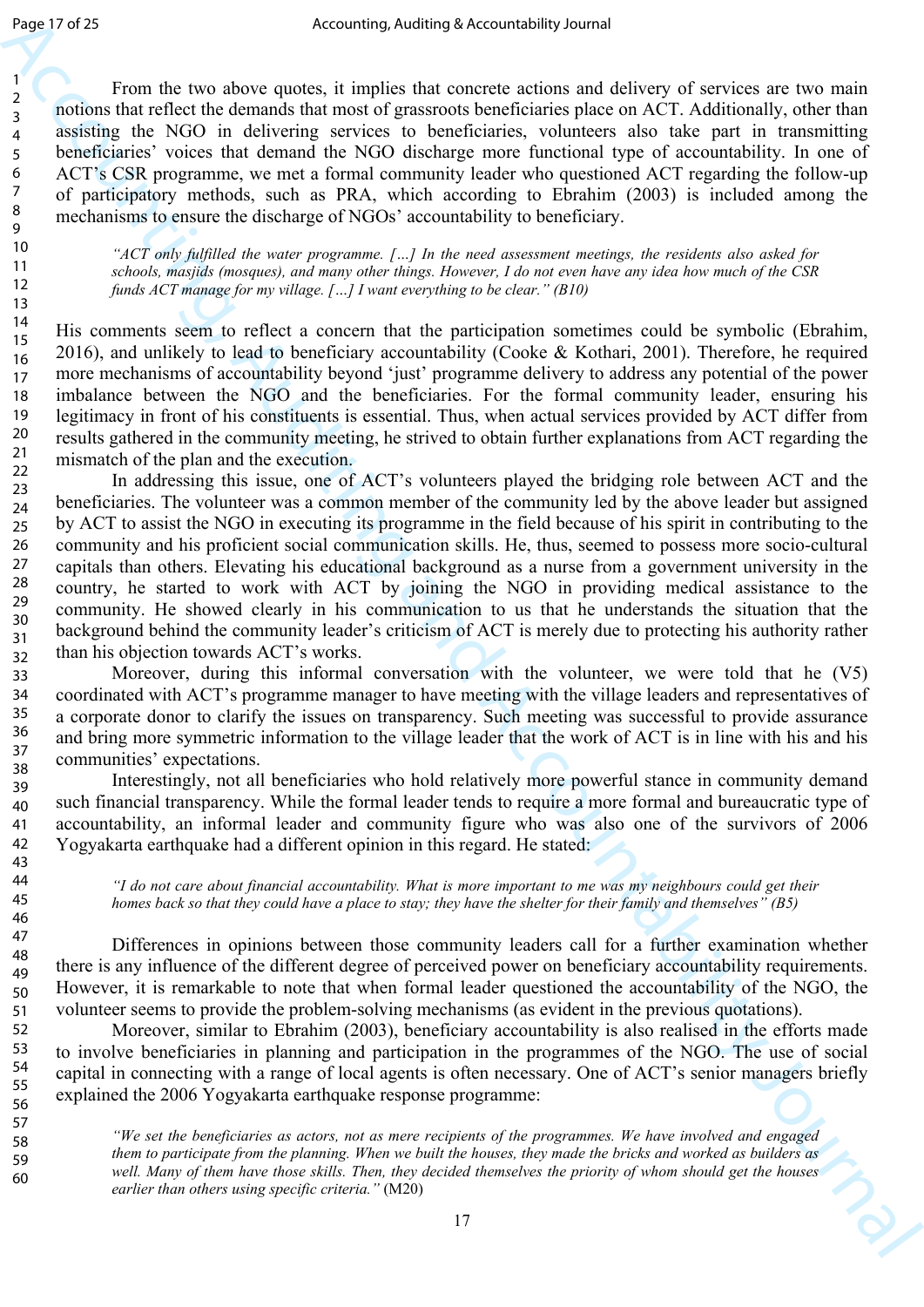The above quotation shows how ACT used several mechanisms to encourage the participation of beneficiaries in its programme, including the planning, execution and control stages. Beneficiaries were also positioned as both recipients and actors in the programmes. As recipients, they were the target of the services, while as actors, they were the implementers in direct charge by contributing their skills and labour to support the implementation of the programme. Additionally, beneficiaries also took part in decisionmaking processes by determining who should be a priority for house reconstruction. At this stage, both the selection of the area to be served and the availability of a strong informal community leader also played a large part in establishing this programme as a benchmark for ACT's work to this day. The informal community leader who played a prominent role in the programme commented:

*"The society members work hand in hand because our culture here is to do anything with* gotong-royong*. […] we wondered how to set the criteria of whose house should be made first. Then, I had a meeting with the ACT's president and my colleague. We set the priority criteria. We decided to prioritise the poor, families with more members, families whose members were dead due to the earthquake, and then families with pregnant women.."*  (B5)

A counting Asiativity Accounting internal methods on the properties of the Castle of the Castle of the Castle of the Castle of the Castle of the Castle of the Castle of the Castle of the Castle of the Castle of the Castle Evidence that beneficiaries contribute to the decision-making in the programme was found when they applied their local wisdom and culture of *gotong-royong* to concrete works. Moreover, participation in regular communication between beneficiaries and volunteers in less formal settings can be one of the sources of social capital (Hall, 2002). It is because the existence of the social capital is more likely to establish a safer, more effective and productive community as well as create a higher level of tolerance to changing conditions (Prendergast, 2005; Putnam, 2000). Moreover, participation will not only make the beneficiaries feel more empowered (Dixon & McGregor, 2011) but also it also has the potential to improve beneficiary accountability (Ebrahim, 2003). This is notable in spite of all the challenges that come with the beneficiary participation mechanism (O'Leary, 2017; Wellens & Jegers, 2011; Wellens & Jegers, 2014).

Additionally, it was also indicated that ACT has discharged accountability to its beneficiaries through customisation using cultural aspects of its programme and by specifying that a needs assessment had contributed to its planning of the programme. A senior vice president added:

*"We benchmarked to the local wisdom of Prambanan temple construction. Unlike its surrounding, the temple did not collapse at the time of the Yogyakarta earthquake. That was because the temple uses the sand foundation that contributes to its flexibility. […] It reduced the destruction power of the earthquake. We also used the excavated soil to make bricks. […] Some of the bricks were used for reconstructing their houses while others were sold. From then, they [beneficiaries] began earning incomes. […] Later, the village got many requests to help the reconstruction projects of other villages."* (M3)

It is apparent from the above quotations that when those experiences are internalised, in the light of Bourdieu's notion of habitus, it enables social transformation that is reflected in the ways practices are organised and perceived (Bourdieu, 1985). Emirbayer and Johnson (2008) explain that habitus may shape judgment and practices. Therefore, attention to the role of the habitus in organisational life promises to 'shed considerable light on how organisational processes are built up from the micro-processes of individual behaviour' (p.17). In such processes, NGO's beneficiary accountability is enabled by helping beneficiaries to become self-reliant.

Beyond such development process, intense interactions with volunteers have enabled beneficiaries to embed volunteers' habitus into their life experiences, such as by replicating the volunteering actions. We have found evidence that some beneficiaries became volunteers who helped to build an area of community shelter for survivors of the 2010 Merapi eruption. For example, an informal leader of 2006 Yogyakarta earthquake beneficiary community noted:

> *"I joined ACT to build the shelter for the Merapi survivors in Gondang village. I helped my community as well. We helped them as ACT had helped us. We became its volunteers." (B5)*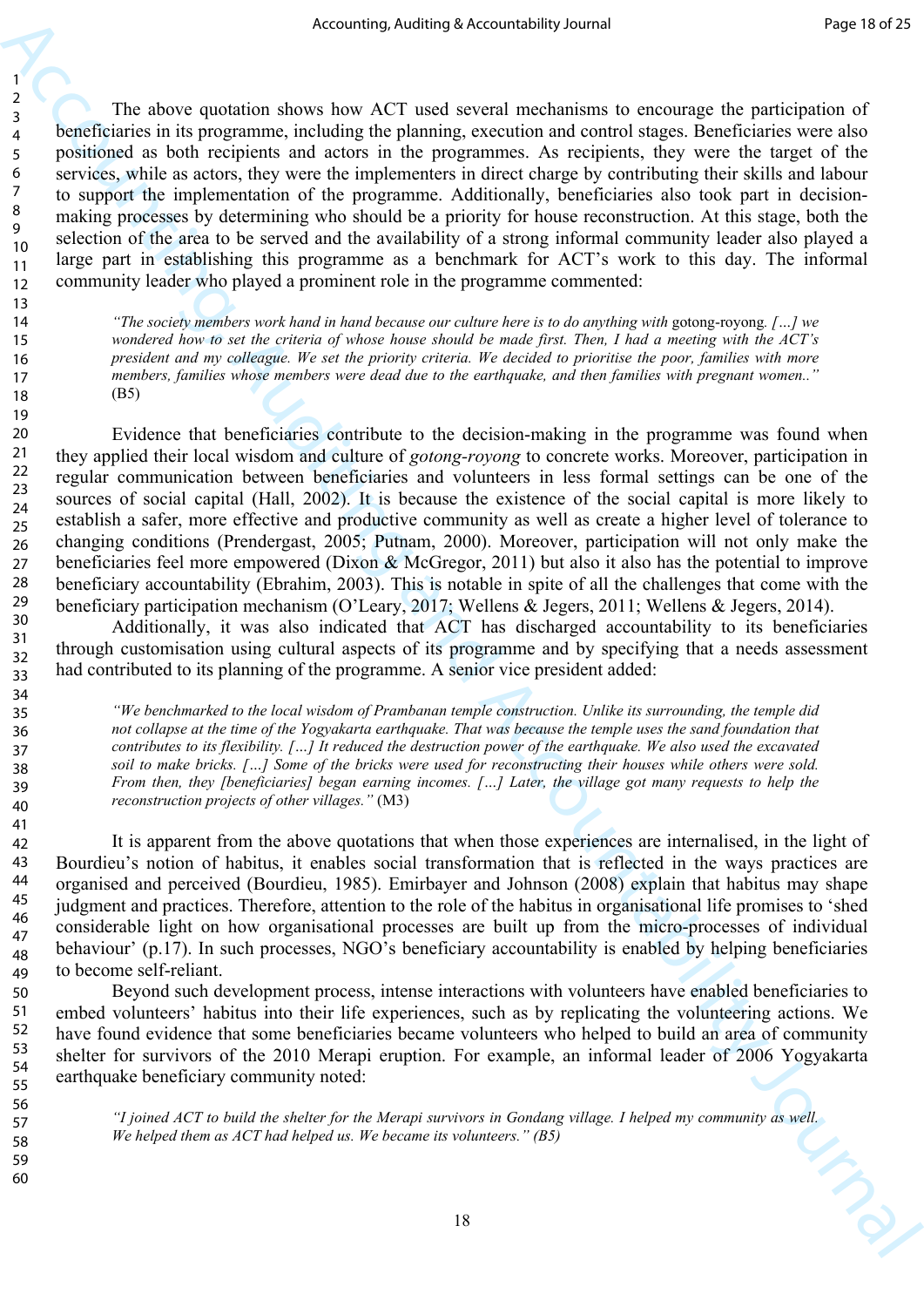## **6. Discussion and Conclusion**

In this paper, we have examined the role of volunteers and its impact on related accountability practices towards beneficiaries in a large humanitarian Non-Governmental Organisation (NGO) in Indonesia (ACT). To address this research objective, we have undertaken an extensive fieldwork-based case study drawing empirical evidence from multiple sources including interviews and focus groups with ACT's management and executives, volunteers and beneficiaries. Theoretically, our analysis is informed by Bourdieu's (1977, 1985) work and the related notion of field, habitus and capital.

Our key findings include ACT's significant reliance on the social and cultural capitals of volunteers in the process of serving its beneficiaries, which in turn facilitated the enhancement of its accountability to the beneficiaries. We have also found that volunteers play a bridging role to reduce the distance between NGOs and the beneficiaries (Kinsbergen et al., 2013). We have empirically illustrated this bridging role of volunteers in section five by showing instances when volunteers facilitated the reconciliation of the differences between the formal community leaders and the ACT. We also see this bridging role when they share similar socio-cultural norms and practices whereby beneficiaries related to them with ease. We thus conclude that NGOs can improve their accountability towards beneficiaries by engaging volunteers from the close proximity of the beneficiaries. Drawing from Roberts (1991) we call this as a form of 'socialising' accountability which we argue that works better in the local beneficiary accountability context. We also find support for this argument in prior research (see for example, Awio et al., 2011; O'Leary, 2017). 10 11 12 13 14 15 16 17 18 19 20 21

We have extended the previous literature on beneficiary accountability (see Avina, 1993; Ebrahim, 2016; Edwards & Hulme, 1996; Knutsen & Brower, 2010; O'Leary, 2017; Taylor et al., 2014) by highlighting the under-researched role of volunteers in such accountability practices. We have first discussed the facilitating role of volunteers in enhancing NGOs' accountability towards beneficiaries. We have then proceeded to illustrate this empirically. Our study responds to the call for further studies on beneficiary accountability by Boomsma and O'Dwyer (2014). 22 23 24 25 26 27 28

Our results have implications for NGOs and policymakers. For NGO managers this study provides necessary empirical evidence on the positive role played by the volunteers in the development and operationalisation of accountability to the beneficiaries. In our case, beneficiary accountability is enhanced by the social conduct and practices performed by numerous volunteers. Beneficiary accountability is of significant concern to policy makers too. This study shows that volunteers and NGOs can work in a reciprocal relationship where social and cultural capital can be mobilised to each other's advantage. To facilitate beneficiary accountability, NGOs can draw on the socio-cultural capitals held by the volunteers who appear to share the same norms and expectations with the beneficiaries. This process can also lead to the building of social and cultural capital by the volunteers themselves as they achieve great satisfaction and gain valuable experience in this process that could lead to greater satisfaction in their spiritual and material lives. 29 30 31 32 33 34 35 36 37 38 39 40 41

Δημείου - Accounting Accounting McCounting is transfer of the constraints and in the constraints and in the constraints are not also as a state of the state of the state of the state of the state of the state of the sta In addition, our research has some theoretical implications. Following Emirbayer and Johnson (2008) we argue that although Bourdieusian concepts of field and capital have been widely used in the analysis of various organisational practices the concept of habitus received limited attention in the literature particularly from the context of developing countries. We have undertaken an examination of the habitus of volunteers in ACT and explored their linkages with the relevant field and associated capitals. We have demonstrated how beneficiary accountability by NGOs can be enhanced by relating volunteers' habitus to the beneficiaries they are working with. We agree with Malsch et al. (2011) when a Bourdieusian approach is considered then a fundamental integration of social structures, individuals and power relations implies. The integral intertwining of social agency and context in social practice requires the drawing of boundaries strongly related to the creation of influence in such practice. We observe that the ACT's practices of accountability are formed by the appropriation of the social energy of a large number of volunteers in transforming their engagement field while accumulating and disposing of social forms of capital in an on-going configuration of their social positioning in this particular field. This in effect enables the NGO to form lines of accountability to their beneficiaries with the work of volunteers. Such an engagement further allows, to some extent, for social change in the habitus of communities and its beneficiaries involved as their life transforms through their experiences in general and those shared with the volunteers of the NGO in particular (see Emirbayer & Johnson, 2008). 42 43 44 45 46 47 48 49 50 51 52 53 54 55 56 57 58 59 60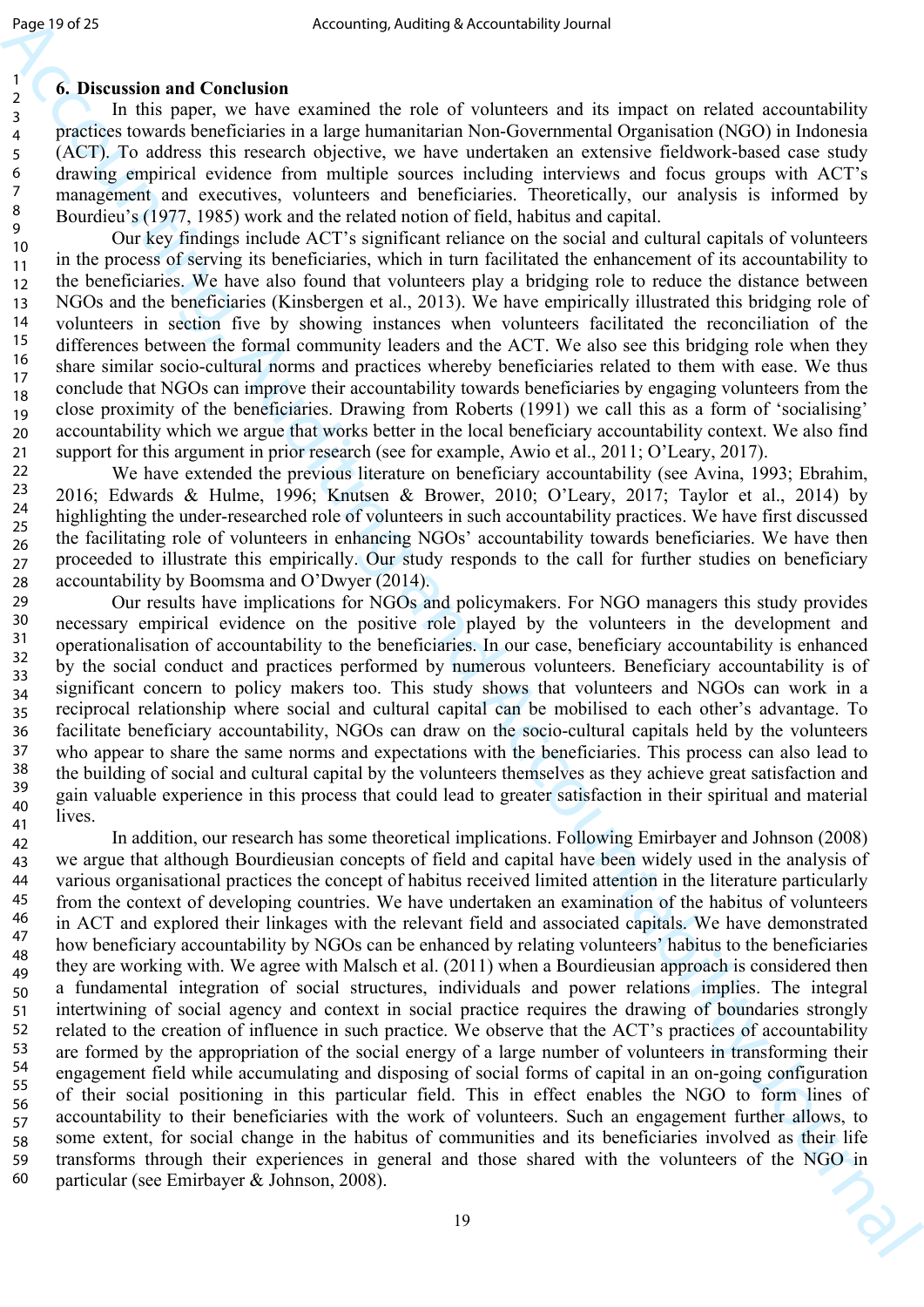Accounting short type Accounting the reader of the space of the best of the space of the space of the space of the space of the space of the space of the space of the space of the space of the space of the space of the sp This study investigates the ways in which ACT's volunteers engage in a breadth of practices that shaped accountability to its beneficiaries. To frame the analysis, we have drawn on the work of Bourdieu (1985) to explore how participation of volunteers in the NGO's programmes, becomes a practice that draws on the cultural and social capital embodied by volunteers and institutionalised by ACT's value base, while it aids in forming patterns of beneficiary accountability. We pay particular attention to the cultural base of the NGO and its volunteers which includes, inter alias, shared norms and religious values between NGOs and volunteers, volunteers' expectation to gain valuable returns (both in the world and the hereafter) and encouragement from volunteers' social acquaintances. By participating actively in NGO's activities, volunteers become social and cultural capital donors for the NGO and their beneficiaries. They contribute this capital in many ways, such as tacit understanding of local wisdom, skills, knowledge, expertise and prominence. As for the utilisation of social capital, we also find that ACT forms various strategies to engage with volunteers. It includes appreciations of volunteers' contribution (moral, material, spiritual), empowerment of volunteers to work together with ACT, continuous internalisation of values meaningful to the volunteers, training and briefings for volunteers, and wider recognition for the work of volunteers in their communities. Such strategies enable building volunteers' capital base that is utilised to facilitate the NGO's accountability to its beneficiaries. The relations between volunteers and beneficiaries allow interdependent decision making that support beneficiaries to be more autonomous and endeavour for a better living. In that sense, we evidence the development of beneficiary accountability that is shaped by the engagement of volunteers and the utilisation of their cultural and social capital. Our findings are consistent with the findings of Awio et al. (2011) suggesting that social capital resulting from shared norms among volunteers and NGO permit active cooperation among them. Such cooperation enables better beneficiary accountability. Additionally, social capital that arises from informal interactions between volunteers and beneficiaries also enable NGOs to discharge beneficiary accountability. 10 11 12 13 14 15 16 17 18 19 20 21 22 23 24 25 26 27

As an exploratory study on the role of volunteers in enabling beneficiary accountability, we believe that it must be informed by direct insights from the beneficiaries and volunteers in addition to other research participants. We have addressed this issue, to some extent, via extensive fieldwork in Indonesia and some FGDs and interviews conducted directly with the beneficiaries and volunteers of ACT. However, future research examining beneficiary accountability might do well by applying other research methods such as extensive prolonged observation and questionnaire to give beneficiaries more significant voices in this process. While this study was conducted from the Indonesian context implications arising from this study might have wider appeal to the policy makers and NGOs in other contexts. We would encourage further research examining the role of volunteers in enabling beneficiary accountability in other contexts and identify challenges arising therefrom to draw lessons for policymakers and NGO practitioners. 28 29 30 31 32 33 34 35 36 37 38 39

#### **References**

- Abdul-Rahman, A. R. and Goddard, A. (1998), "An Interpretive Inquiry of Accounting Practices in Religious Organisations", *Financial Accountability & Management,* Vol. 14 No. 3, pp. 183-201.
- Agyemang, G., O'Dwyer, B., Unerman, J. and Awumbila, M. (2017), "Seeking "conversations for accountability": Mediating the impact of non-governmental organization (NGO) upward accountability processes", *Accounting, Auditing & Accountability Journal,* Vol. 30 No. 5, pp. 982-1007.
- Antlöv, H., Ibrahim, R. and Tuijl, P. v. (2006), "NGO Governance and Accountability in Indonesia: Challenges in a Newly Democratizing Country ", in Jordan, L. and Tuijl, P. v. (Eds.), *NGO Accountability: Politics, Principles and Innovations*. Earthscan, Corwall, UK, pp. 147-163.
- Avina, J. (1993), "The Evolutionary Life Cycles of Non-Governmental Development Organizations", *Public Administration and Development* Vol. 13, pp. 453-474 52 53
- Awio, G., Northcott, D. and Lawrence, S. (2011), "Social Capital and Accountability in Grass-Roots NGOs: The Case of the Ugandan Community-Led HIV/AIDS Initiative", *Accounting, Auditing & Accountability Journal,* Vol. 24 No. 1, pp. 63- 92. 54 55 56
- Beard, V. A. (2005), "Individual Determinants of Participation in Community Development in Indonesia", *Environment and Planning C: Government and Policy,* Vol. 23 No. 1, pp. 21-39. 57 58
- Boomsma, R. and O'Dwyer, B. (2014), *The Nature of NGO Accountability: Conceptions, Motives, Forms and Mechanisms*, Routledge, London. 59 60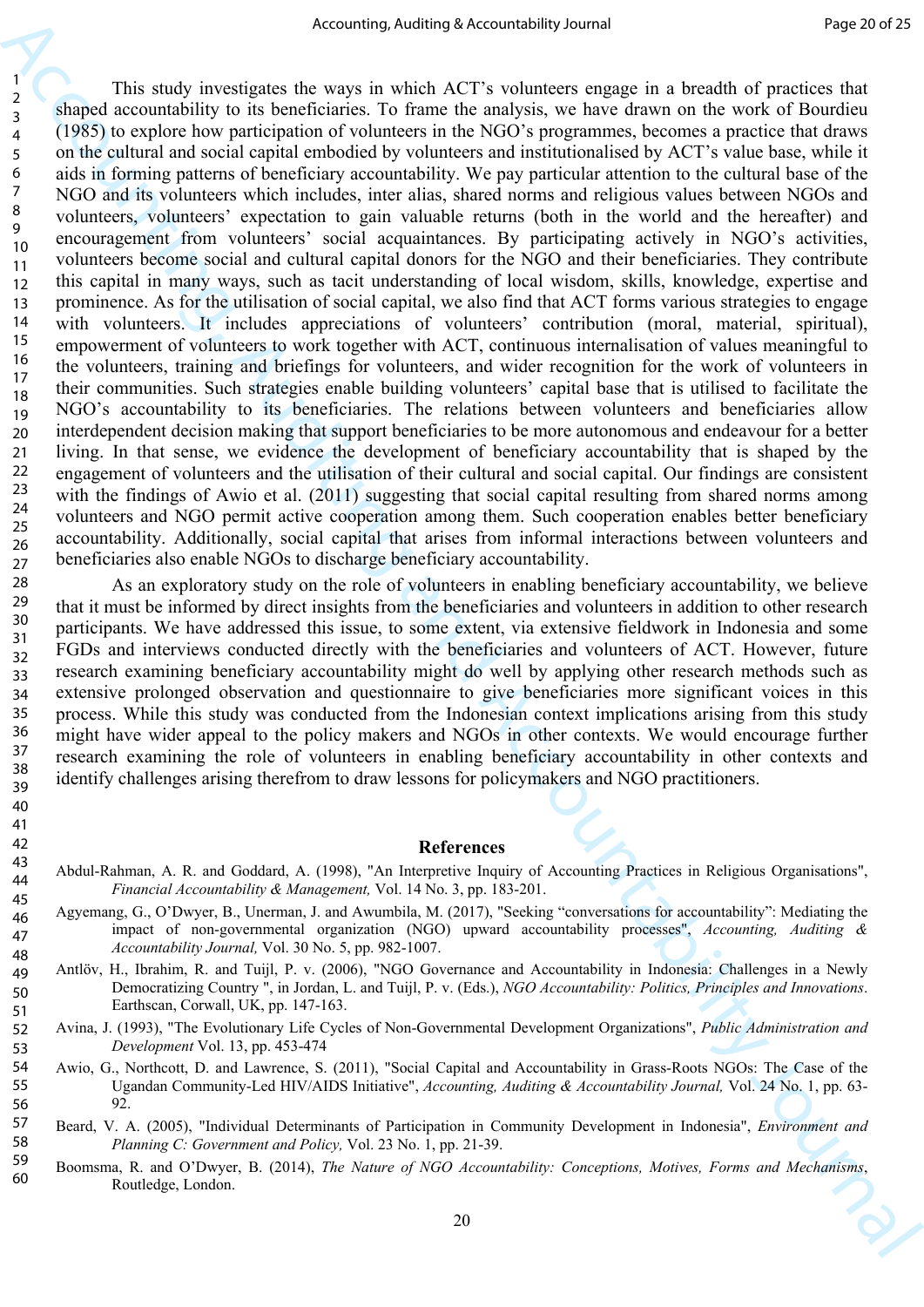- Bourdieu, P. (1977), *Outline of a Theory of Practice*, Cambridge University Press, Cambridge.
- Bourdieu, P. (1985), "The Forms of Capital", in Richardson, J. G. (Ed.), *Handbook of Theory and Research for the Sociology of Education* Greenwood, New York, pp. 241-258.
- Brown, E. (1999), "Assessing the Value of Volunteer Activity", *Nonprofit and Voluntary Sector Quarterly,,* Vol. 28 No. 1, pp. 3- 17.
- Brown, L. D. and Moore, M. H. (2001), "Accountability, Strategy, and International Nongovernmental Organizations", *Nonprofit and Voluntary Sector Quarterly,* Vol.30 No.3, pp. 569-587.
- Brudney, J. L. and Meijs, L. C. P. M. (2009), "It Ain't Natural Toward a New (Natural) Resource Conceptualization for Volunteer Management", *Nonprofit and Voluntary Sector Quarterly,* Vol. 38 No. 4, pp. 564-581.
- Bussell, H. and Forbes, D. (2006), "Understanding the Volunteer Market: The What, Where, Who and Why of Volunteering", *International Journal of Nonprofit and Voluntary Sector Marketing* Vol. 7 No. 3, pp. 244-257.
- Chenhall, R. H., Hall, M. and Smith, D. (2010), "Social capital: The Role of Management Control Systems in NGOs". Chartered Institute of Management Accountant, London.
- Christensen, R. A. and Ebrahim, A. (2006), "How Does Accountability Affect Mission? The Case of a Nonprofit Serving Immigrants and Refugees", *Nonprofit Management & Leadership,* Vol. 17 No. 2, pp. 195-209.
- Chudzikowski, K. and Mayrhofer, W. (2011), "In Search of the Blue Flower? Grand Social Theories and Career Research: The Case of Bourdieu's Theory of Practice", *Human Relations,* Vol. 64 No. 1, pp. 19–36. 18 19
- Cnaan, R. A. and Cascio, T. (1999), "Performance and Commitment: Issues in Management of Volunteers in Human Service Organizations", *Journal of Social Service Research,* Vol. 24 No. 3/4, pp. 1-37. 20 21
- Cooke, B. and Kothari, U. (2001), *Participation: the New Tyranny?*, Zed Books, London and New York. 22
- Cordery, C., Proctor-Thomson, S. and Smith, K. A. (2011), "Valuing Volunteer Contributions to Charities", *Public Money & Management,* Vol. 31 No. 3, pp. 193-200. 23 24
- Creswell, J. W. (2007), *Qualitative Inquiry & Research Design: Choosing Among Five Approaches*, Sage Publication, Inc., California. 25 26 27
- Dixon, R. and McGregor, A. (2011), "Grassroots Development and Upwards Accountabilities: Tensions in the Reconstruction of Aceh's Fishing Industry", *Development and Change,* Vol. 42 No. 6, pp. 1349-1377. 28 29
- Dixon, R., Ritchi, J. and Siwale, J. (2006), "Microfinance accountability from the grassroots", *Accounting, Auditing and Accountability Journal,* Vol. 19 No. 3, pp. 405-427. 30 31
- Ebrahim, A. (2003), "Accountability in Practice: Mechanisms for NGOs", *World Development,* Vol. 31 No. 5, pp. 813-829. 32
- Ebrahim, A. (2016), "The Many Faces of Nonprofit Accountability", in Renz, D. O. and Herman, R. D. (Eds.), *The Jossey‐Bass Handbook of Nonprofit Leadership and Management, Fourth Edition*. John Wiley & Sons, London. 33 34
- Edwards, M. and Hulme, D. (1996), "Too Close for Comfort? The Impact of Official Aid on Nongovernmental Organizations", *World Development,* Vol. 24 No. 6, pp. 961-973. 35 36
- Emirbayer, M. and Johnson, V. (2008), "Bourdieu and organizational analysis", *Theory and Society,* Vol. 37 No. 1, pp. 1-44. 37 38
- Evans, L. (2004), "Language, translation and the problem of international accounting communication", *Accounting, Auditing & Accountability Journal,* Vol. 17 No. 2, pp. 210-248. 39 40
- Geertz, C. (1983), "Local Knowledge: Fact and Law in Comparative Perspective", in Geertz, C. (Ed.), *Local Knowledge: Further Essays in Interpretive Anthropology*. Basic Books, New York, pp. 167-234. 41 42
- Goddard, A. and Assad, M. J. (2006), "Accounting and Navigating Legitimacy in Tanzanian NGOs", *Accounting, Auditing & Accountability Journal,* Vol. 19 No. 3, pp. 377-404. 43 44
- Gray, R., Bebbington, J. and Collison, D. (2006), "NGOs, civil society and accountability: making the people accountable to capital", *Accounting, Auditing & Accountability Journal,* Vol. 19 No. 3, pp. 319-348. 45 46
- Güntert, S. T. and Wehner, T. (2015), "The Impact of Self-Determined Motivation on Volunteer Role Identities: A Cross-Lagged Panel Study", *Personality and Individual Differences,* Vol. 78, pp. 14–18. 47 48 49
- Δημεία 14<br>
Security Auditing Accountability Journal Engine State Accountability Journal Engine State Accounts and the state Accounts are a state of the state of the state of the state of the state of the state of the st Hall, M. and O'Dwyer, B. (2017), "Accounting, non-governmental organizations and civil society: The importance of nonprofit organizations to understanding accounting, organizations and society", *Accounting, Organizations and Society,* Vol. 63, pp. 1-5. 50 51 52
	- Hall, P. A. (2002), "The Role of Government and the Distribution of Social Capital", in Putnam, R. D. (Ed.), *Democracies in Flux: The Evolution of Social Capital in Contemporary Society*. Oxford University Press, Oxford. 53 54
	- Jayasinghe, K. and Soobaroyen, T. (2009), "Religious "Spirit" and Peoples' Perceptions of Accountability in Hindu and Buddhist Religious Organizations", *Accounting, Auditing & Accountability Journal,* Vol. 22 No. 7, pp. 997-1028. 55 56
	- Jones, G. R. and George, J. M. (1998), "The Experience and Evolution of Trust: Implications for Cooperation and Teamwork", *Academy of Management Review,* Vol. 23 No. 3, pp. 531-546. 57 58
	- Karr, L. B. (2004), "Keeping an Eye on the Goal(s): A Framing Approach to Understanding Volunteers' Motivations", *Vrijwillige Inzet Onderzocht,* Vol. 1 No. 1, pp. 55-62. 59 60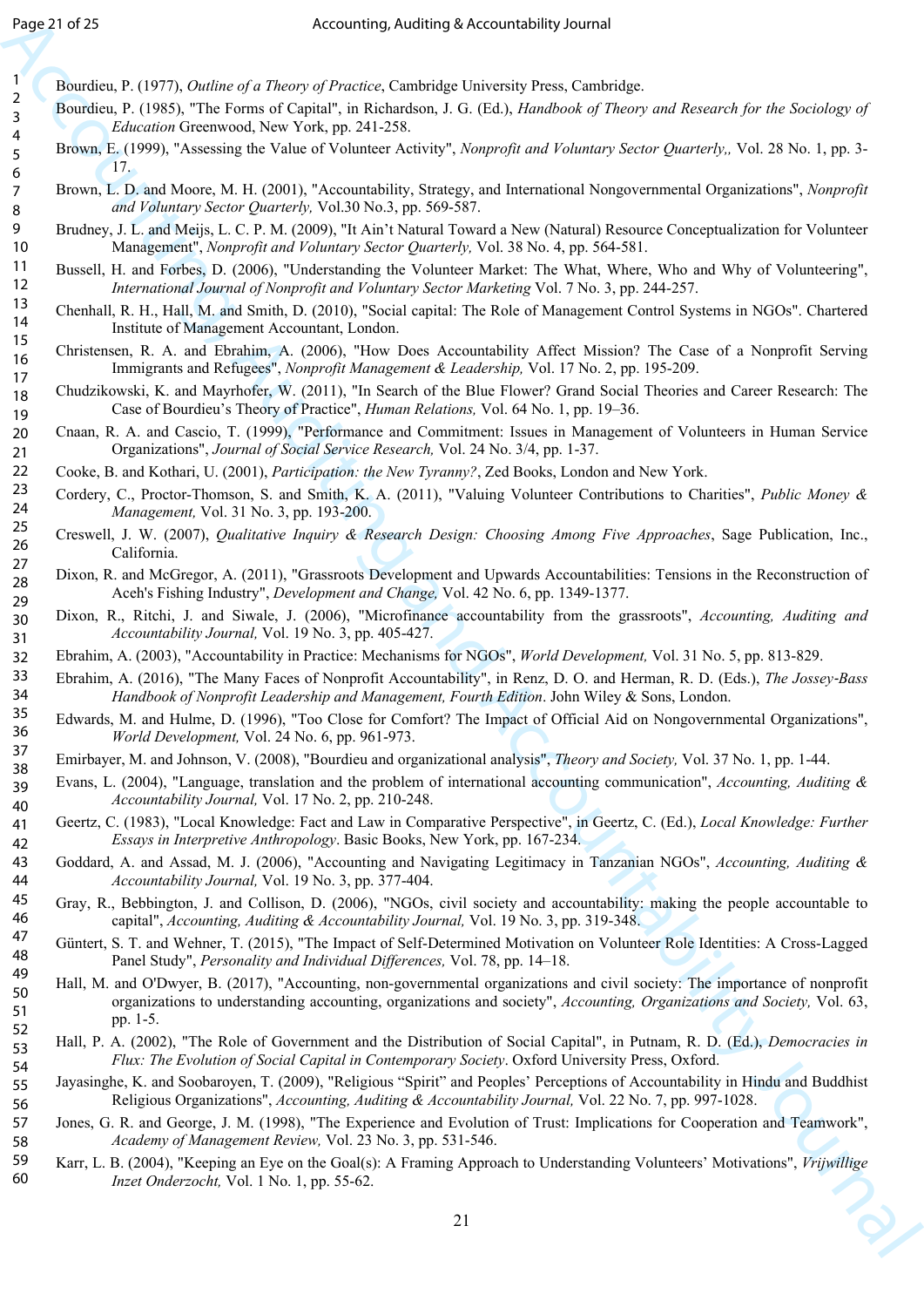- Kinsbergen, S., Tolsma, J. and Ruiter, S. (2013), "Bringing the Beneficiary Closer:Explanations for Volunteering Time in Dutch Private Development Initiatives", *Nonprofit and Voluntary Sector Quarterly,* Vol. 42 No. 1, pp. 59-83.
- Knutsen, W. L. and Brower, R. S. (2010), "Managing Expressive and Instrumental Accountabilities in Nonprofit and Voluntary Organizations: A Qualitative Investigation", *Nonprofit & Voluntary Sector Quarterly,* Vol. 39 No. 4, pp. 588-610.
- Koentjaraningrat. (1961), *Some Social Anthropological Observations on Gotong Rojong Practices in Two Villages in Central Java*, Cornell University, Ithaca, NY.
- Krueger, R. A. and Casey, M. A. (2009), *Focus Groups: A Practical Guide for Applied Research*, SAGE Publications, Inc California.
- Lehman, G. (2007), "The accountability of NGOs in civil society and its public spheres", *Critical Perspectives on Accounting,*  Vol. 18 No. 6, pp. 645-669.
- Malsch, B., Gendron, Y. and Grazzini, F. (2011), "Investigating Interdisciplinary Translations", *Accounting, Auditing & Accountability Journal,* Vol. 24 No. 2, pp. 194 – 228.
- Accounting sketch internal and the photon strength of the effect of the sketch of the sketch of the sketch of the sketch of the sketch of the sketch of the sketch of the sketch of the sketch of the sketch of the sketch of Mardiasmo, D. and Barnes, P. H. (2015), "Community Response to Disasters in Indonesia : Gotong Royong; A Double Edged-Sword. ", in Barnes, P. H. and Goonetilleke, A. (Eds.), *The 9th Annual International Conference of the International Institute for Infrastructure Renewal and Reconstruction*, Queensalnd University of Technology, Brisbane, Australia, pp. 301-307.
	- Marshall, M. N. (1996), "Sampling for Qualitative Research", *Family Practice,* Vol. 13 No. 6, pp. 522-525.
	- Mulgan, R. (2000), "Accountability: An Ever-expanding Concept?", *Public Administration and Development,* Vol. 78 No. 3, pp. 555-573. 19 20
	- Najam, A. (1996), "NGO Accountability: A Conceptual Framework", *Development Policy Review,* Vol. 14 No. 4, pp. 339–353. 22
	- O'Brien, E. and Tooley, S. (2013), "Accounting for Volunteer Services: A Deficiency in Accountability", *Qualitative Research in Accounting & Management,* Vol. 10 No. 3/4, pp. 279-294. 23 24
		- O'Dwyer, B. and Unerman, J. (2007), "From functional to social accountability: Transforming the accountability relationship between funders and non-governmental development organisations", *Accounting, Auditing & Accountability Journal,*  Vol. 20 No. 3, pp. 446-471.
	- O'Dwyer, B. and Unerman, J. (2008), "The paradox of greater NGO accountability: A case study of Amnesty Ireland", *Accounting, Organizations and Society,* Vol. 33 No. 7-8, pp. 801-824. 28 29
	- O'Dwyer, B. and Boomsma, R. (2015), "The Co-construction of NGO Accountability: Aligning Imposed and Felt Accountability in NGO-Funder Accountability Relationships ", *Accounting, Auditing & Accountability Journal,* Vol. 28 No. 1, pp. 36- 68. 30 31 32 33
	- O'Dwyer, B. and Unerman, J. (2007), "From Functional to Social Accountability: Transforming the Accountability Relationship between Funders and Non-governmental Development Organisations", *Accounting, Auditing & Accountability Journal,*  Vol. 20 No. 3, pp. 446-471. 34 35 36
	- O'Dwyer, B. and Unerman, J. (2008), "The Paradox of Greater NGO Accountability: A Case Study of Amnesty Ireland", *Accounting, Organizations and Society,* Vol. 33 No. 7–8, pp. 801–824. 37 38
	- O'Leary, S. (2017), "Grassroots accountability promises in rights-based approaches to development: The role of transformative monitoring and evaluation in NGOs", *Accounting, Organizations and Society,* Vol. 63, pp. 21-41. 39 40
	- Prendergast, C. (2005), "Social Capital", in Ritzer, G. (Ed.), *Encyclopedia of Social Theory*. Sage Publications, Inc., California. 41
	- Pret, T., Shaw, E. and Dodd, S. D. (2016), "Painting the Full Picture: The Conversion of Economic, Cultural, Social and Symbolic Capital", *International Small Business Journal,* Vol. 34 No. 8, pp. 1004-1027. 42 43
	- Putnam, R. D. (2000), *Bowling Alone: The Collapse and Revival of American Community*, Simon & Schuster, New York. 44 45
		- Roberts, J. (1991), "The Possibilities of Accountability", *Accounting, Organizations & Society,* Vol. 16 No. 4, pp. 355-368.
	- Roberts, J. and Scapens, R. (1985), "Accounting Systems and Systems of Accountability: Understanding Accounting Practices in Their Organizational Contexts", *Accounting, Organizations and Society,* Vol. 10 No. 4, pp. 443-456. 46 47 48
	- Robinson, O. C. (2014), "Sampling in Interview-Based Qualitative Research: A Theoretical and Practical Guide", *Qualitative Research in Psychology,* Vol. 11 No. 1, pp. 25-41. 49 50
	- Schweiker, W. (1993), "Accounting for Ourselves: Accounting Practice and the Discourse of Ethics", *Accounting Organizations and Society,* Vol. 18 No. 2/3, pp. 231–252. 51 52
	- Shantz, A., Saksida, T. and Alfes, K. (2014), "Dedicating Time to Volunteering: Values, Engagement, and Commitment to Beneficiaries", *Applied Psychology,* Vol. 63 No. 4, pp. 671-697. 53 54 55
	- Shearer, T. (2002), "Ethics and Accountability: From the for-Itself to the for-the-Other", *Accounting, Organizations & Society,*  Vol. 27 No. 6, pp. 541-573. 56 57
	- Shenkin, M. and Coulson, A. B. (2007), "Accountability through Activism: Learning from Bourdieu", *Accounting, Auditing & Accountability Journal,* Vol. 20 No. 2, pp. 297 – 317. 58 59
	- Sinclair, A. (1995), "The Chameleon of Accountability: Forms and Discourses", *Accounting, Organizations & Society,* Vol. 20 No. 2/3, pp. 219-237. 60

21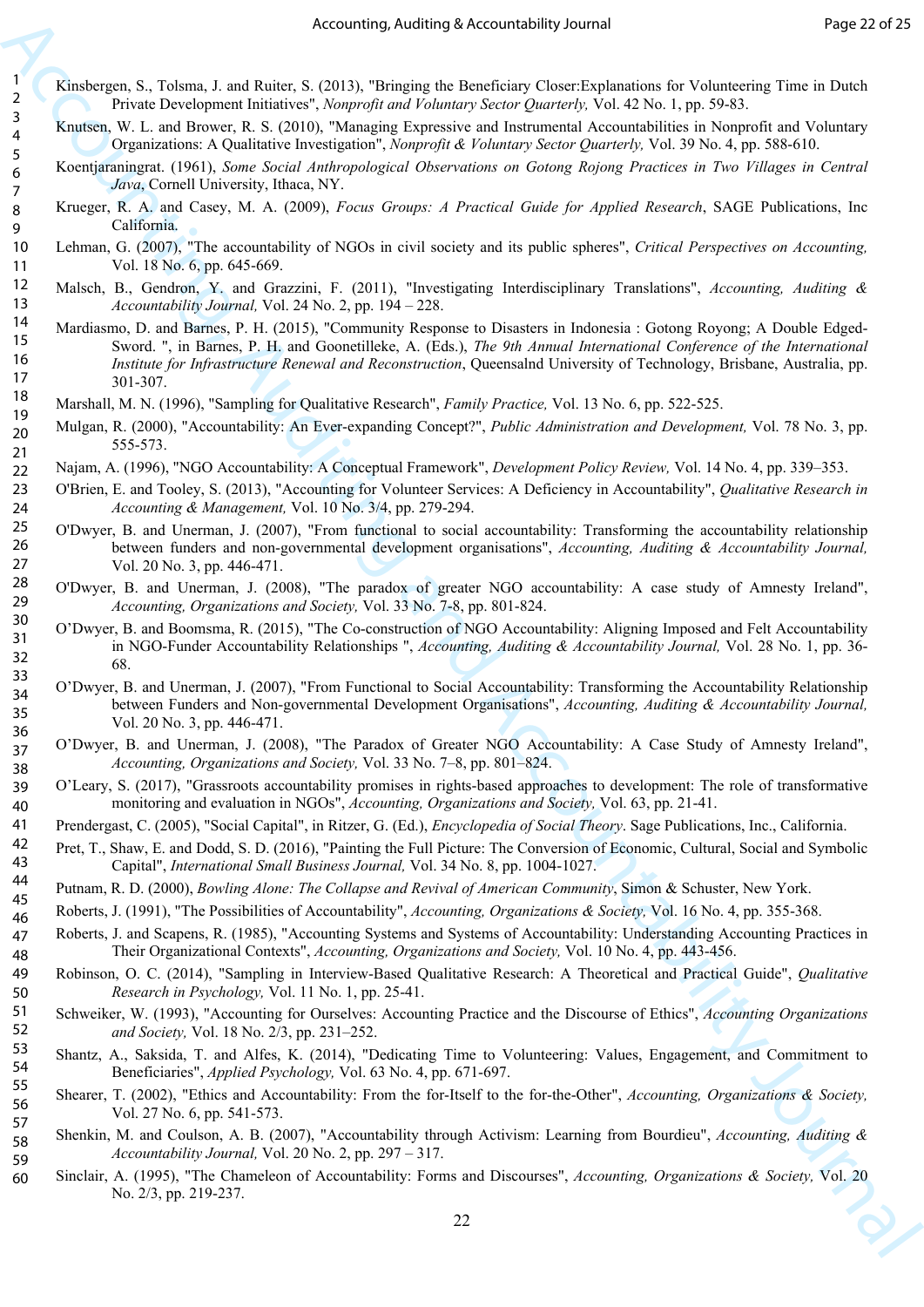- Snyder, M. and Omoto, A. M. (2008), "Volunteerism: Social Issues Perspectives and Social Policy Implications", *Social Issues and Policy Review,* Vol. 2 No. 1, pp. 1-36.
- Spence, C., Carter, C., Belal, A., Husillos, J., Drambin, C. and Archel, P. (2016), "Tracking habitus across a transnational professional field", *Work, Employment and Society,* Vol. 30 No. 1, pp. 3-20.
- Spence, C., Zhu, J., Endo, T. and Matsubara, S. (2017), "Money, honour and duty: Global professional service firms in comparative perspective", *Accounting, Organizations and Society,* Vol. 62, pp. 82-97.
- Tahir, H. and Iqbal, Z. (2006), "Do Doctors Who Volunteer Their Services in Disasters Overseas Do More Harm Than Good?", *British Medical Journal,* Vol. 332 No. 7535, pp. 244.
- Taylor, D., Tharapos, M. and Sidaway, S. (2014), "Downward Accountability for a Natural Disaster Recovery Effort: Evidence and Issues from Australia's Black Saturday ", *Critical Perspectives on Accounting,* Vol. 25 No. 7, pp. 633–651.
- Accounting Accounting food (1) Accounting the control of the Control of the Control of the Control of the Control of the Control of the Control of the Control of the Control of the Control of the Control of the Control of Uddin, M. M. and Belal, A. R. (2013), "Beneficiary Accountability in NGOs: Can It be Better in Donor Funded Projects As Compared to Non-donor Funded Projects?", in *Asia-Pacific Interdisciplinary Research in Accounting Conference*, Kobe, Japan.
	- Unerman, J. and O'Dwyer, B. (2006), "On James Bond and the importance of NGO accountability", *Accounting, Auditing & Accountability Journal,* Vol. 19 No. 3, pp. 305-318.
	- Unerman, J. and O'Dwyer, B. (2010), "NGO Accountability And Sustainability Issues In The Changing Global Environment", *Public Management Review,* Vol. 12 No. 4, pp. 475-486.
	- Unerman, J. and O'Dwyer, B. (2006), "On James Bond and the Importance of NGO Accountability", *Accounting, Auditing & Accountability Journal,* Vol. 19 No. 3, pp. 305-318.
	- Walker, S. P. (2016), "Revisiting the Roles of Accounting in Society", *Accounting, Organizations & Society,* Vol. 49, pp. 41-50.
	- Wellens, L. and Jegers, M. (2011), "Beneficiaries' participation in nonprofit organizations: A theory based approach", *Public Money and Management,* Vol. 31 No. 3, pp. 175-182.
	- Wellens, L. and Jegers, M. (2014), "Beneficiary participation as an instrument of downward accountability: A multiple case study", *European Management Journal,* Vol. 32 No. 6, pp. 938-949.
	- Wilson, J. (2012), "Volunteerism Research: A Review Essay", *Nonprofit and Voluntary Sector Quarterly,* Vol. 41 No. 2, pp. 176- 212.
	- Wilson, J. and Musick, M. (1997), "Who Cares? Toward an Integrated Theory of Volunteer Work", *American Sociological Review,* Vol. 62 No. 5, pp. 694-713.
	- Witoelar, E. (2014), "Akuntabilitas Internal Governance LSM Belum Banyak Disentuh". Jurnal Akuntabilitas Organisasi Masyarakat Sipil, Jakarta, pp. 57-66.
	- Woodside, A. G. (2010), *Case Study Research: Theory, Methods, Practice*, Emerald Group Publishing Limited, Bingley.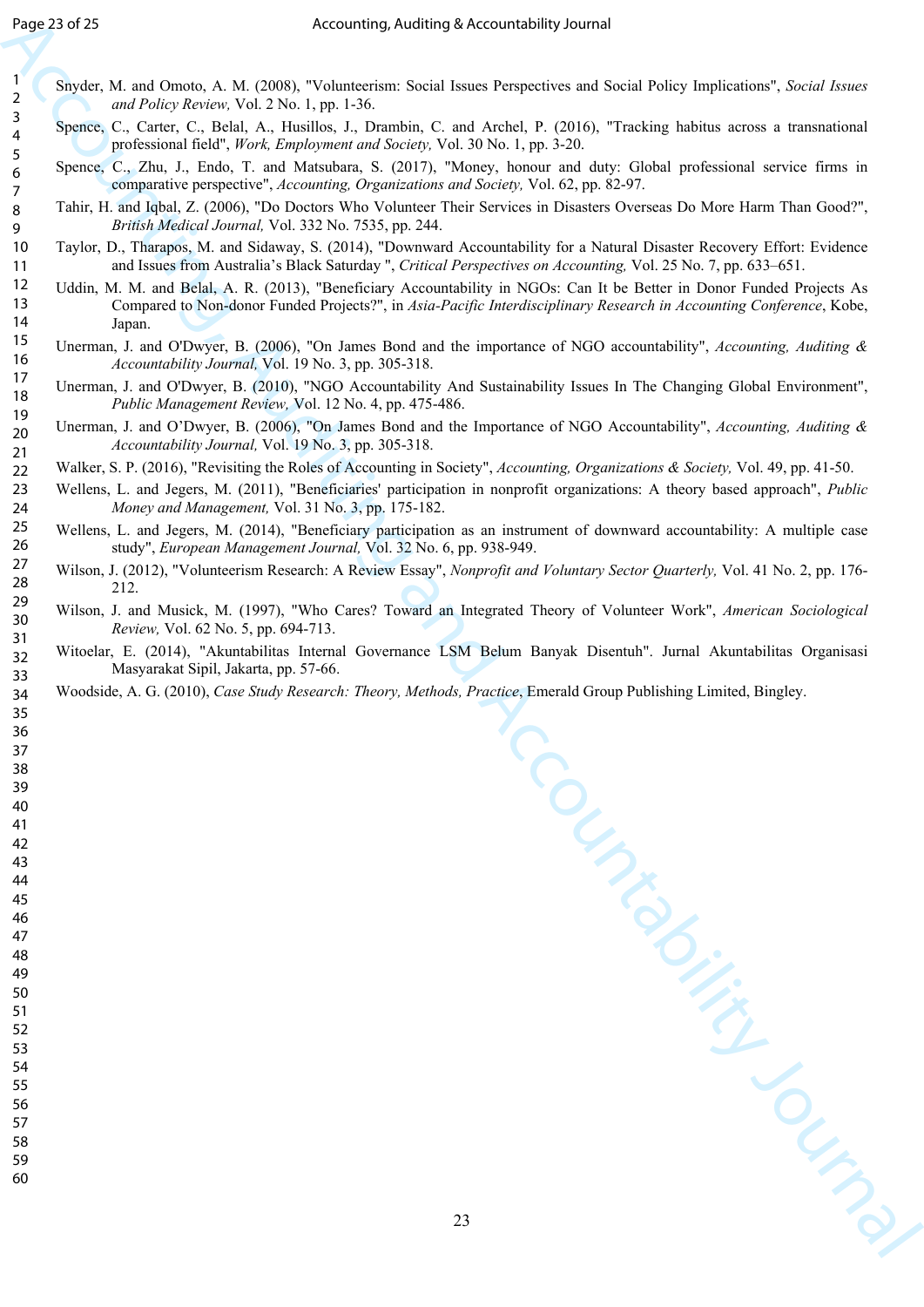#### **Table 1: List of Interviews Table 2: List of FGDs**

|             |                             |                                             |                  |                                                                                 | Accounting, Auditing & Accountability Journal |          |                                         |                                                                         |                                     |                                    | Page 24 of 25                             |  |
|-------------|-----------------------------|---------------------------------------------|------------------|---------------------------------------------------------------------------------|-----------------------------------------------|----------|-----------------------------------------|-------------------------------------------------------------------------|-------------------------------------|------------------------------------|-------------------------------------------|--|
|             |                             |                                             |                  |                                                                                 |                                               |          |                                         |                                                                         |                                     |                                    |                                           |  |
| 1           |                             |                                             |                  |                                                                                 |                                               |          |                                         |                                                                         |                                     |                                    |                                           |  |
| $\mathbf 2$ |                             | <b>Table 1: List of Interviews</b>          |                  |                                                                                 |                                               |          |                                         | <b>Table 2: List of FGDs</b>                                            |                                     |                                    |                                           |  |
| 3           | Interviewee<br>No.          | <b>Interviewees</b>                         | Gender           | <b>Designation/Field of Work</b>                                                |                                               | FGD No   | FGD<br><b>Participants</b>              | <b>NGO Programme</b>                                                    | Male                                | Participants<br>Female             | <b>Total</b>                              |  |
| 4           | B1                          |                                             | Female           | Current resident of Integrated<br>Community<br>Shelter<br>(ICS),                |                                               | 1.       | Beneficiaries                           | 2010 Merapi Eruption Rescue<br>and Relief                               | $\bf{0}$                            | 9                                  | 9                                         |  |
| 5           |                             | 2010<br>Merapi                              |                  | Yogyakarta<br>Ex-formal leader for<br>villages                                  |                                               | 2.<br>3. | Beneficiaries<br>Beneficiaries          | Community Development at<br>Babelan, Bekasi<br>Community Development at | $\overline{\mathbf{3}}$<br>$\bf{0}$ | $\boldsymbol{0}$<br>$\overline{4}$ | $\overline{\mathbf{3}}$<br>$\overline{4}$ |  |
| 6           | B <sub>2</sub>              | Eruption Survivor                           | Male             | affected by 2010 Merapi Eruption.<br>Yogyakarta                                 |                                               | 4.       | Institutional                           | Babelan, Bekasi<br>Jakarta Green and Clean                              | $\boldsymbol{0}$                    | $\overline{2}$                     | $\overline{2}$                            |  |
| 7           | <b>B3</b><br>B <sub>4</sub> |                                             | Female<br>Female | Current resident of Integrated<br>Community<br>Shelter<br>(ICS),                |                                               | 5        | Donor<br>Beneficiaries                  | Community Development at                                                | 10                                  | $\Omega$                           | 10                                        |  |
| 8<br>9      |                             | Yogyakarta<br>2006                          |                  | Yogyakarta<br>Informal community leader of                                      |                                               |          |                                         | Kampung Muka, North Jakarta                                             |                                     |                                    |                                           |  |
| 10          | B5                          | Earthquake Survivor                         | Male             | Kedaton Kidul area, Bantul,<br>Yogyakarta<br>Head teacher of an Islamic primary |                                               |          |                                         |                                                                         |                                     |                                    |                                           |  |
| 11          | B6                          |                                             | Male             | school located in Babelan, Bekasi<br>Volunteers of community health             |                                               |          |                                         |                                                                         |                                     |                                    |                                           |  |
| 12          | B7                          | Community member<br>ABC's<br>of.            | Female           | care located at Pondok Cabe,<br>Tangerang                                       |                                               |          |                                         |                                                                         |                                     |                                    |                                           |  |
| 13          | B8                          | Community<br>Development<br>Programme       | Female           | Mother of a kid with hydro-<br>cephalous who obtain assistance                  |                                               |          |                                         |                                                                         |                                     |                                    |                                           |  |
| 14          | B9                          | in<br>Babelan, Bekasi                       | Female           | from ABC's Integrated Health<br>Clinic Programme                                |                                               |          |                                         |                                                                         |                                     |                                    |                                           |  |
| 15          | <b>B10</b><br><b>B11</b>    |                                             | Male<br>Male     | Formal community leader of a<br>village in Babelan, Bekasi                      |                                               |          |                                         |                                                                         |                                     |                                    |                                           |  |
| 16          | м<br>M2                     | Vice President<br>Manager                   | Male<br>Male     | Humanity Network Department                                                     |                                               |          |                                         |                                                                         |                                     |                                    |                                           |  |
| 17<br>18    | M3                          | Senior Vice President                       | Male             | Global<br>Philanthropy<br>&<br>Communication                                    |                                               |          |                                         |                                                                         |                                     |                                    |                                           |  |
| 19          | M4<br>M5                    | President (CEO)<br>Manager                  | Male<br>Female   | Whole organisation                                                              |                                               |          |                                         |                                                                         |                                     |                                    |                                           |  |
| 20          | M6<br>M7                    | Manager<br>Vice President                   | Male<br>Male     | Philanthropy Network Department                                                 |                                               |          |                                         |                                                                         |                                     |                                    |                                           |  |
| 21          | M8<br>M9                    | Director<br>Director                        | Male<br>Male     | Global Philanthropy Media Division<br>Creative Strategic Communication          |                                               |          |                                         |                                                                         |                                     |                                    |                                           |  |
| 22          | M10<br>MII                  | Manager<br>Vice President                   | Male<br>Female   | Corporate Secretary & Legal HRM<br>Operational Department                       |                                               |          |                                         |                                                                         |                                     |                                    |                                           |  |
| 23          | M12<br>M13                  | Senior Vice President<br>Head of Branch     | Male<br>Male     | Humanity Network Department<br>Whole organisation                               |                                               |          |                                         |                                                                         |                                     |                                    |                                           |  |
| 24          | M14                         | Programme Manager<br>Administration<br>&    | Male             | Branch Humanity Network                                                         |                                               |          |                                         |                                                                         |                                     |                                    |                                           |  |
| 25          | M15<br>M16                  | Finance Manager<br>Marketing Manager        | Male<br>Male     | Branch Operational<br>Branch Philanthropy Network                               |                                               |          |                                         |                                                                         |                                     |                                    |                                           |  |
| 26          | M17                         | Community                                   | Male             | Humanity Network Department                                                     |                                               |          |                                         |                                                                         |                                     |                                    |                                           |  |
| 27          | M18                         | Development Officer<br>Manager              | Male             | Global Philanthropy Network                                                     |                                               |          |                                         |                                                                         |                                     |                                    |                                           |  |
|             | M19<br><b>M20</b>           | Senior Manager<br>Senior Manager            | Female<br>Female | Branch & Networking Development<br>Humanity Network Department                  |                                               |          |                                         |                                                                         |                                     |                                    |                                           |  |
| 28          | V1                          | Volunteer<br>Coordinator                    | Male             | Volunteer for whole programme                                                   |                                               |          |                                         |                                                                         |                                     |                                    |                                           |  |
| 29          | V <sub>2</sub>              | Super Volunteer                             | Female           | Volunteer for Humanitarian<br>Solidarity for Islamic World                      |                                               |          |                                         |                                                                         |                                     |                                    |                                           |  |
| 30          | V3                          | Volunteer                                   | Female           | Integrated Health Clinic Programme<br>Information, Communication &              |                                               |          |                                         |                                                                         |                                     |                                    |                                           |  |
| 31          | V4                          | Volunteer                                   | Male             | Technology Workshop<br>Community<br>Development                                 |                                               |          |                                         |                                                                         |                                     |                                    |                                           |  |
| 32          | V5                          | Volunteer                                   | Male             | Programme                                                                       |                                               |          |                                         |                                                                         |                                     |                                    |                                           |  |
| 33          | ID1<br>ID2                  | Individual Donor<br>Individual Donor        | Female<br>Female | Whole Programme<br>Whole Programme                                              |                                               |          |                                         |                                                                         |                                     |                                    |                                           |  |
| 34          | IND1                        | Representative<br>of<br>institutional donor | Male             | Donor for Community Development<br>Programme                                    |                                               |          |                                         |                                                                         |                                     |                                    |                                           |  |
| 35          | IND <sub>2</sub>            | Representative<br>01<br>institutional donor | Male             | Donor for Integrated Health Clinic<br>Programme                                 |                                               |          |                                         |                                                                         |                                     |                                    |                                           |  |
| 36          | E1                          | Academician                                 | Male             | Expert on Islamic Philanthropy<br>Organisations<br>and<br>Islamic               |                                               |          |                                         |                                                                         |                                     |                                    |                                           |  |
| 37          | E <sub>2</sub>              | Journalist                                  | Male             | Economics<br>Writer and editor for Islamic finance                              |                                               |          |                                         |                                                                         |                                     |                                    |                                           |  |
| 38          | E3                          | Vice President                              | Female           | and economics news<br>ABC's founding organisation                               |                                               |          |                                         |                                                                         |                                     |                                    |                                           |  |
| 39          | E4                          | Philanthropist                              | Male             | Founding father of ABC's founding<br>organisation                               |                                               |          |                                         |                                                                         |                                     |                                    |                                           |  |
| 40          | E5                          | Professional<br>Law<br>Consultant           | Male             | Experts on legal issues related to<br>Islamic finance                           |                                               |          |                                         |                                                                         |                                     |                                    |                                           |  |
| 41          | E6                          | Sharia Scholar                              | Male             | Experts on Fiqh Muamalah                                                        |                                               |          |                                         |                                                                         |                                     |                                    |                                           |  |
| 42          |                             |                                             |                  | Figure 1: Bourdieusian Approach to Framing the Study                            |                                               |          |                                         |                                                                         |                                     |                                    |                                           |  |
| 43          |                             |                                             |                  |                                                                                 |                                               |          |                                         |                                                                         |                                     |                                    |                                           |  |
| 44          |                             |                                             |                  | <b>Theoretical Framework</b>                                                    |                                               |          |                                         |                                                                         |                                     |                                    |                                           |  |
| 45          |                             |                                             |                  |                                                                                 |                                               |          |                                         |                                                                         |                                     |                                    |                                           |  |
| 46          |                             |                                             |                  |                                                                                 | Cultural &                                    |          |                                         |                                                                         |                                     |                                    |                                           |  |
| 47          |                             |                                             |                  |                                                                                 | Social                                        |          |                                         |                                                                         |                                     |                                    |                                           |  |
| 48          |                             |                                             |                  |                                                                                 |                                               |          |                                         |                                                                         |                                     |                                    |                                           |  |
| 49          |                             |                                             |                  |                                                                                 |                                               |          |                                         |                                                                         |                                     |                                    |                                           |  |
| 50          |                             |                                             |                  |                                                                                 | <b>Capital</b>                                |          |                                         |                                                                         |                                     |                                    |                                           |  |
| 51          |                             |                                             |                  |                                                                                 |                                               |          |                                         |                                                                         |                                     |                                    |                                           |  |
| 52          |                             |                                             |                  |                                                                                 |                                               |          |                                         |                                                                         |                                     |                                    |                                           |  |
| 53          |                             |                                             |                  |                                                                                 | <b>Practices of</b><br>beneficiary            |          |                                         |                                                                         |                                     |                                    |                                           |  |
| 54          |                             |                                             |                  |                                                                                 | accountability                                |          |                                         |                                                                         |                                     |                                    |                                           |  |
| 55          |                             |                                             |                  | North Maria Road Contractor Residence                                           |                                               |          | <b>Accination of capital age Ringle</b> |                                                                         |                                     |                                    |                                           |  |
| 56          |                             |                                             |                  | <b>Field</b>                                                                    | <b>Habitus</b>                                |          |                                         | <b>Disposition (often</b>                                               |                                     |                                    |                                           |  |
| 57          |                             |                                             |                  | <b>Volunteering and</b>                                                         |                                               |          |                                         | religious and<br>cultural views) of                                     |                                     |                                    |                                           |  |
| 58          |                             |                                             |                  | <b>Management</b> for<br>the NGO                                                | <b>Practice</b><br><b>Engagement</b>          |          |                                         | volunteers and                                                          |                                     |                                    |                                           |  |
| 59          |                             |                                             |                  |                                                                                 |                                               |          |                                         | beneficiaries                                                           |                                     |                                    |                                           |  |
| 60          |                             |                                             |                  |                                                                                 |                                               |          |                                         |                                                                         |                                     |                                    |                                           |  |
|             |                             |                                             |                  |                                                                                 | Source: The Authors                           |          |                                         |                                                                         |                                     |                                    |                                           |  |
|             |                             |                                             |                  |                                                                                 | 24                                            |          |                                         |                                                                         |                                     |                                    |                                           |  |
|             |                             |                                             |                  |                                                                                 |                                               |          |                                         |                                                                         |                                     |                                    | Latin                                     |  |

| <b>FGD</b><br>FGD No. |                        | <b>NGO Programme</b>                                          |          | <b>Participants</b> |                |  |  |
|-----------------------|------------------------|---------------------------------------------------------------|----------|---------------------|----------------|--|--|
|                       | <b>Participants</b>    |                                                               | Male     | Female              | <b>Total</b>   |  |  |
| 1.                    | <b>Beneficiaries</b>   | 2010 Merapi Eruption Rescue<br>and Relief                     | $\theta$ | 9                   | 9              |  |  |
| 2.                    | <b>Beneficiaries</b>   | Development<br>Community<br>at<br>Babelan, Bekasi             | 3        | $\Omega$            | 3              |  |  |
| 3.                    | <b>Beneficiaries</b>   | Development<br>Community<br>at<br>Babelan, Bekasi             | 0        | 4                   |                |  |  |
| $\overline{4}$ .      | Institutional<br>Donor | Jakarta Green and Clean                                       | $\Omega$ | $\mathcal{D}$       | $\mathfrak{D}$ |  |  |
| 5                     | <b>Beneficiaries</b>   | Development<br>Community<br>at<br>Kampung Muka, North Jakarta | 10       | $\Omega$            | 10             |  |  |



Source: The Authors